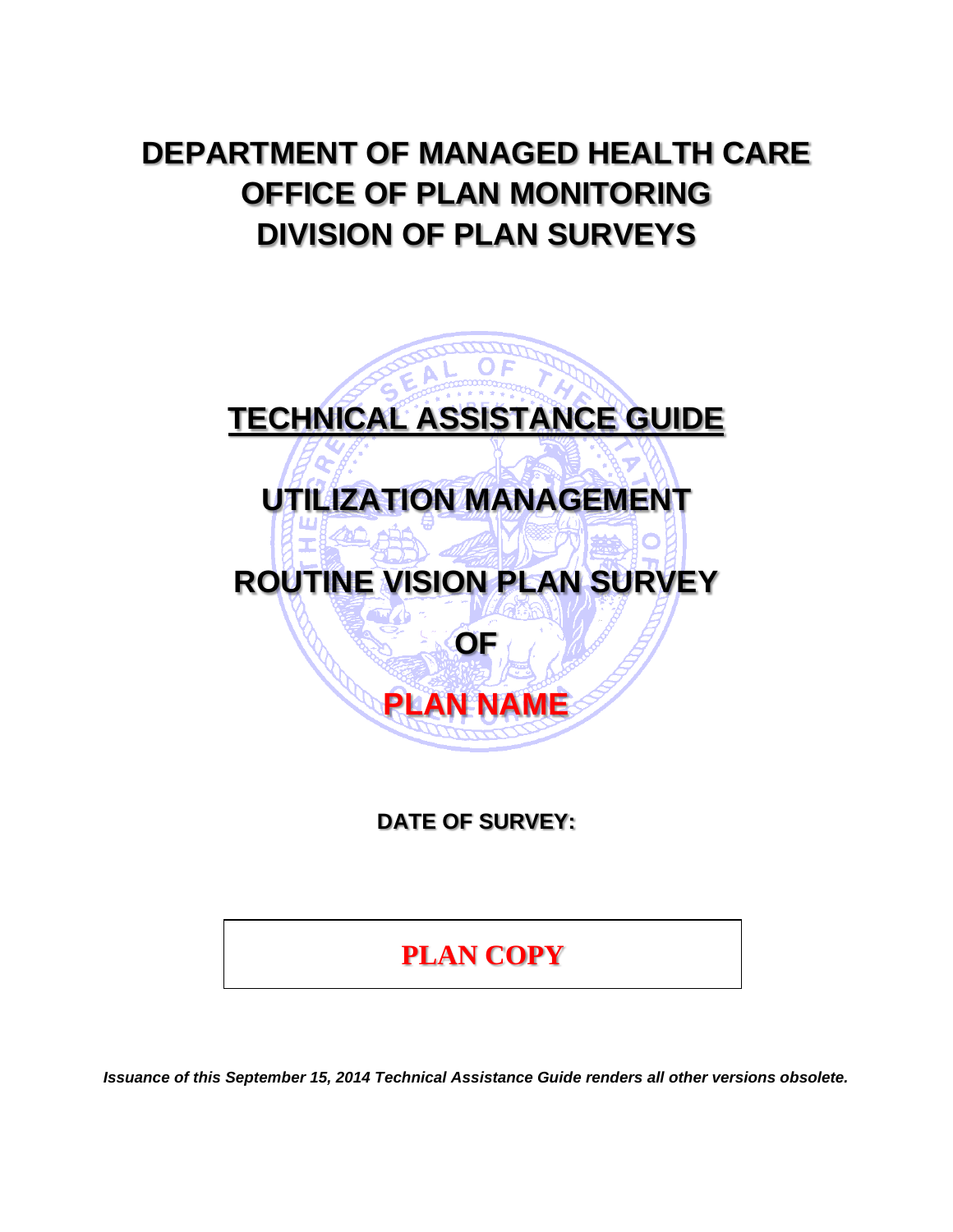# **UTILIZATION MANAGEMENT REQUIREMENTS**

# **TABLE OF CONTENTS**

| Requirement UM-004: Communication Requirements for UM Decisions  12           |
|-------------------------------------------------------------------------------|
| Requirement UM-005: Disclosure of UM Process to Authorize or Deny Services 16 |
| Requirement UM-006: UM Processes as Part of the QA Program  18                |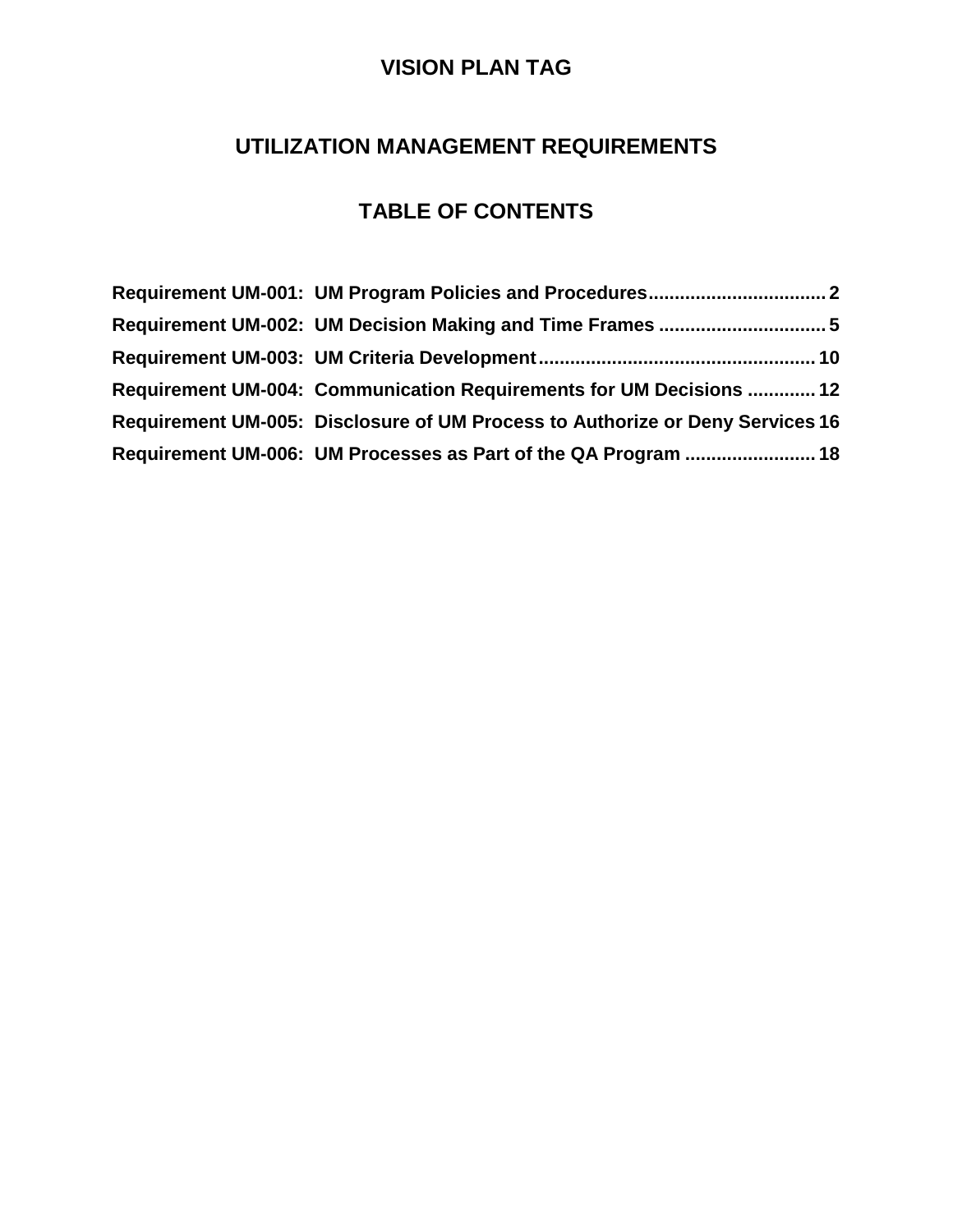### <span id="page-2-0"></span>**Requirement UM-001: UM Program Policies and Procedures**

#### **STATUTORY/REGULATORY CITATION(S)**

#### **CA Health and Safety Code section 1367.01(b)**

A health care service plan that is subject to this section shall have written policies and procedures establishing the process by which the plan prospectively, retrospectively, or concurrently reviews and approves, modifies, delays, or denies, based in whole or in part on medical necessity, requests by providers of health care services for plan enrollees. These policies and procedures shall ensure that decisions based on the medical necessity of proposed health care services are consistent with criteria or guidelines that are supported by clinical principles and processes. These criteria and guidelines shall be developed pursuant to section 1363.5. These policies and procedures, and a description of the process by which the plan reviews and approves, modifies, delays or denies requests by providers prior to, retrospectively, or concurrent with the provision of health care services to enrollees, shall be filed with the director for review and approval, and shall be disclosed by the plan to providers and enrollees upon request, and by the plan to the public upon request.

#### **CA Health and Safety Code section 1367.01(c)**

A health care service plan subject to Section 1367.01, shall employ or designate a medical director who holds an unrestricted license to practice medicine in this state issued to pursuant Section 2050 of the Business and Professions Code or pursuant to Osteopathic Act, or if the plan is a specialized health care service plan, a clinical director with California licensure in a clinical area appropriate to the type of care provided by the specialized health care service plan. The medical director or clinical director shall ensure that the process by which the plan reviews and approves, modifies, or denies, based in whole or in part on medical necessity, requests by providers prior to, retrospectively, or concurrent with the provision of health care services to enrollees, complies with the requirements of this section.

### **CA Health and Safety Code section 1367.01(i)**

A health care service plan subject to this section shall maintain telephone access for providers to request authorization for health care services

### **INDIVIDUAL(S)/POSITION(S) TO BE INTERVIEWED**

#### **Staff responsible for the activities described above, for example:**

- Optometric Director and/or senior optometrist or ophthalmologist responsible for utilization management
- Utilization Management Director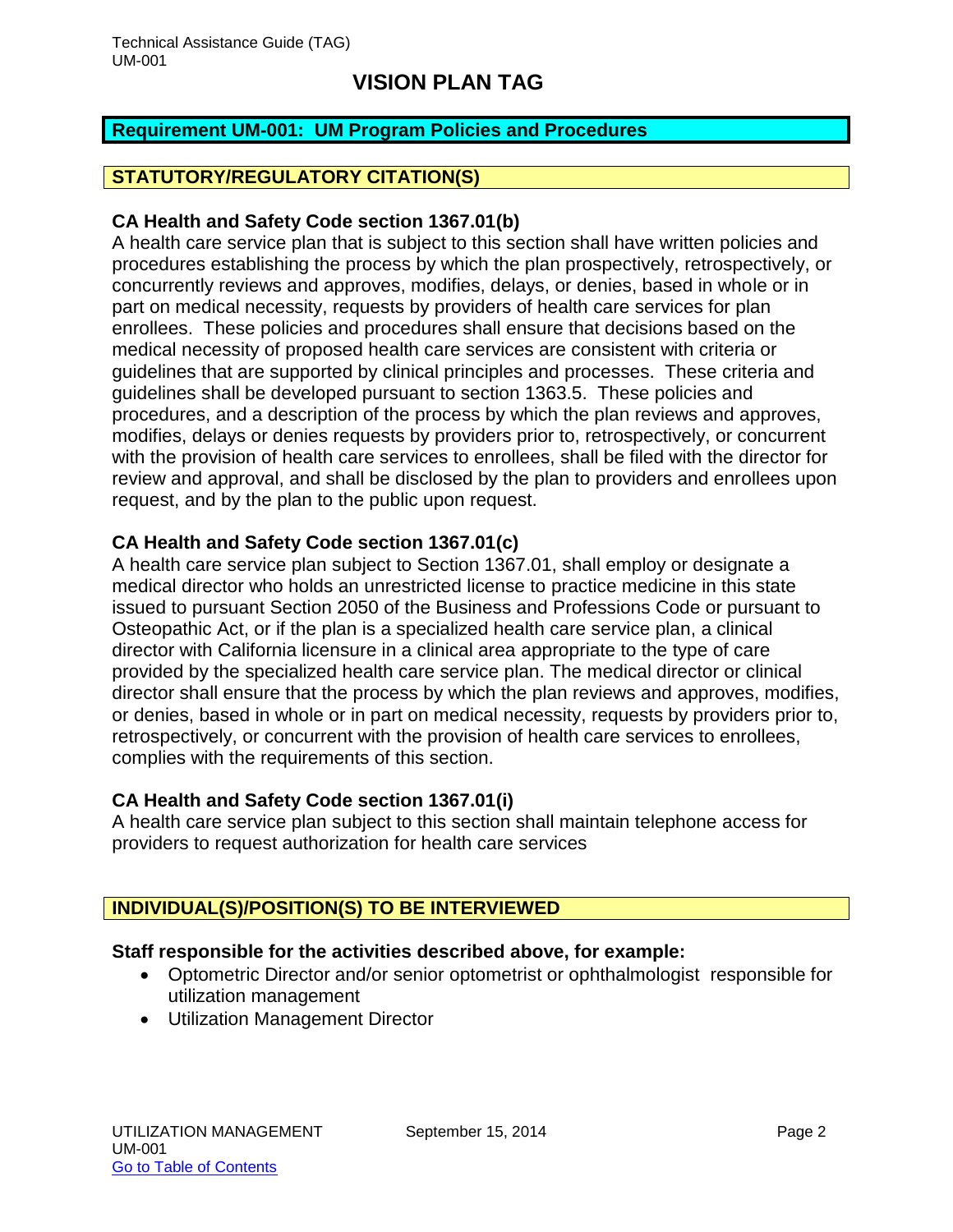### **DOCUMENT(S) TO BE REVIEWED**

- UM policies and procedures, including org charts and committee descriptions ( A UM Program Description may be substituted or in addition to policies and procedures)
- Job description of the Optometric Director responsible for ensuring the UM process complies with section 1367.01
- Copy of licenses of the Optometric Director/s
- UM Committee minutes
- Review licensing filing of the Plan's UM Program and confirm submission of appropriate policies and procedures.

### *UM-001 - Key Element 1:*

### **1. The Plan has utilization management policies and procedures. CA Health and Safety Code section 1367.01(b)**

| <b>Assessment Questions</b> |                                                                                                                                                                                                                                               | Yes | <b>No</b> | N/A |
|-----------------------------|-----------------------------------------------------------------------------------------------------------------------------------------------------------------------------------------------------------------------------------------------|-----|-----------|-----|
| 1.1                         | Do policies and procedures describe the process by which the<br>Plan reviews and approves, modifies, delays, or denies, based<br>in whole or in part on medical necessity, requests by providers<br>of optometry services for Plan enrollees? |     |           |     |
|                             | 1.2 Do policies and procedures include utilization review<br>processes such as prospective review, concurrent review, and<br>retrospective review?                                                                                            |     |           |     |

### *UM-001 - Key Element 2:*

**2. A designated Medical Director is responsible for the oversight of the UM process and holds an unrestricted license to practice medicine in California. CA Health and Safety Code section 1367.01(c)**

| <b>Assessment Questions</b>                                            | <b>Yes</b> | <b>No</b> | N/A |
|------------------------------------------------------------------------|------------|-----------|-----|
| 2.1 Is a licensed optometrist designated to provide clinical           |            |           |     |
| direction to the UM Program and ensure compliance with the             |            |           |     |
| requirements of 1367.01?                                               |            |           |     |
| 2.2 Does the designated individual hold a current unrestricted         |            |           |     |
| license to practice optometry in California?                           |            |           |     |
| 2.3 Is there evidence that the individual is substantially involved in |            |           |     |
| UM Program operations through significant time devoted to              |            |           |     |
| UM activities, clinical oversight and guidance to UM staff?            |            |           |     |
| 2.4 Is there evidence that the individual is substantially involved in |            |           |     |
| UM Program operations through active involvement in UM                 |            |           |     |
| Committee and subcommittees?                                           |            |           |     |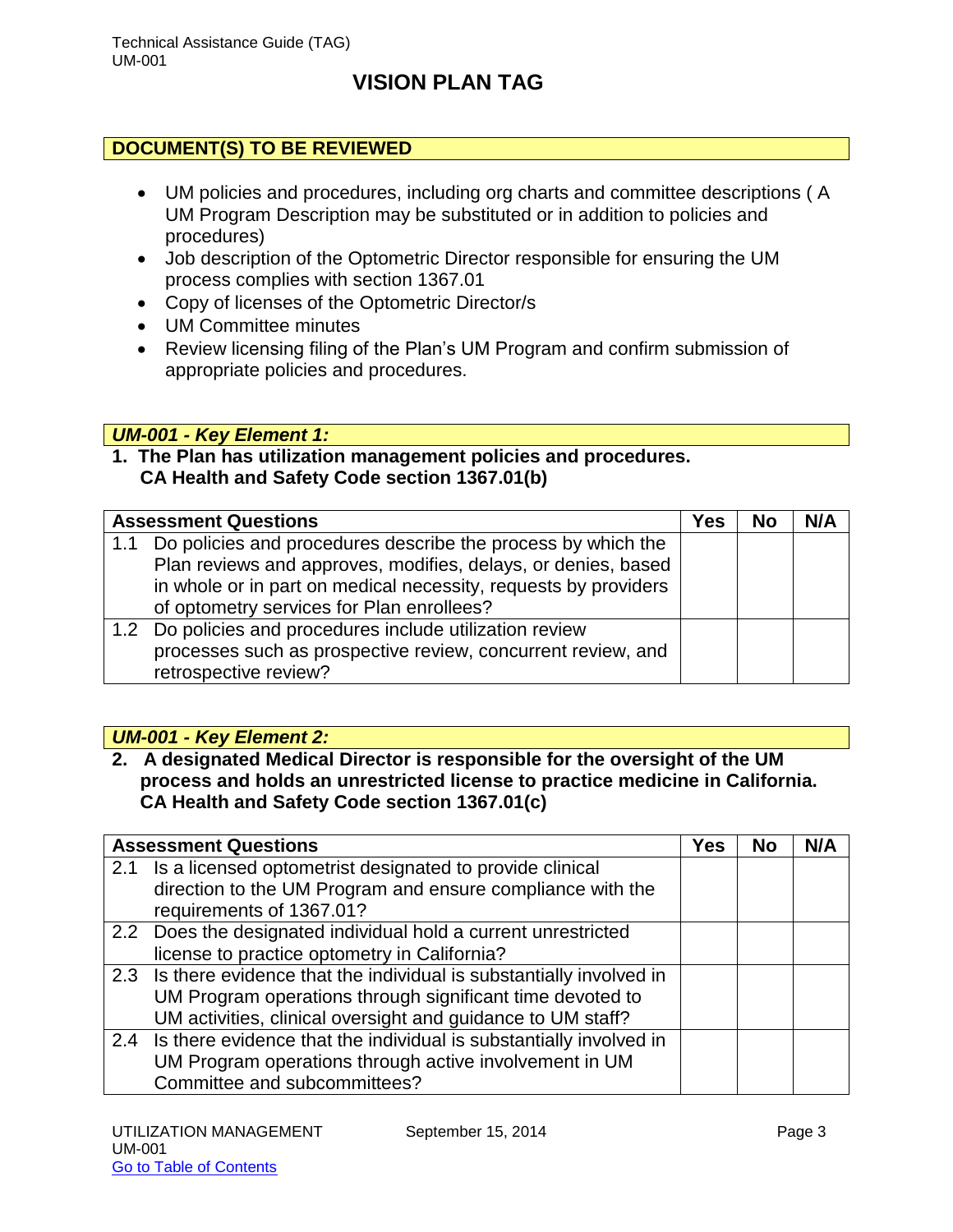### *UM-001 - Key Element 3:*

**3. The Plan ensures telephone access for providers to request authorizations for health care services.** 

# **CA Health and Safety Code section 1367.01(i)**

| <b>Assessment Questions</b>                                                                                                   | Yes | <b>No</b> | N/A |
|-------------------------------------------------------------------------------------------------------------------------------|-----|-----------|-----|
| 3.1 Does the Plan have policies and procedures that describe and<br>ensure telephone access for requesting authorizations for |     |           |     |
| vision services?                                                                                                              |     |           |     |
| 3.2 Does the Plan maintain telephone access for providers to                                                                  |     |           |     |
| request authorizations for vision services?                                                                                   |     |           |     |

### **End of Requirement UM-001: UM Program Policies and Procedures**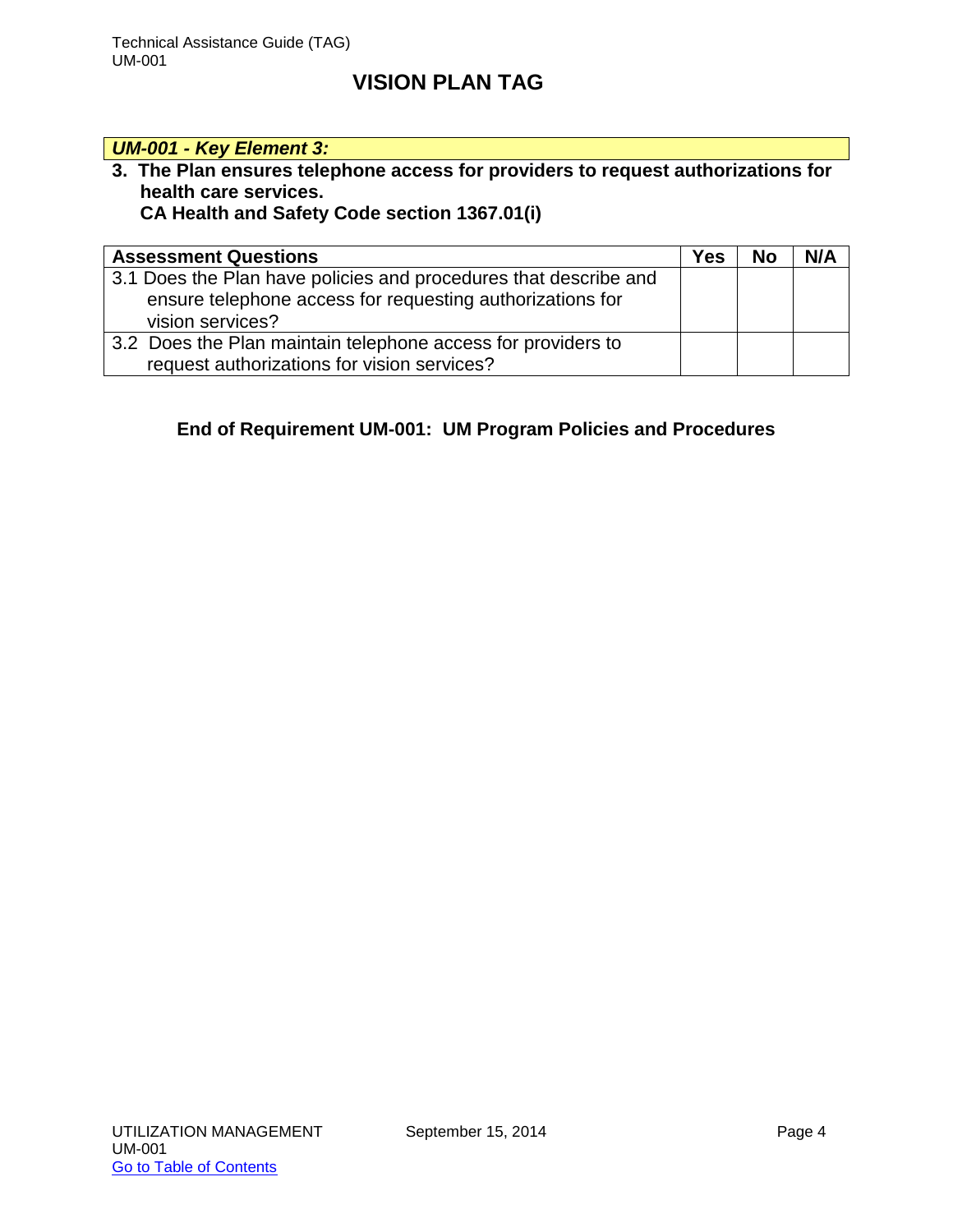### <span id="page-5-0"></span>**Requirement UM-002: UM Decision Making and Time Frames**

### **STATUTORY/REGULATORY CITATION(S)**

#### **CA Health and Safety Code section 1367.01(a)**

Every health care service plan and any entity with which it contracts for services that include utilization review or utilization management functions, that prospectively, retrospectively, or concurrently reviews and approves, modifies, delays, or denies, based in whole or in part on medical necessity, requests by providers prior to, retrospectively, or concurrent with the provision of health care services to enrollees, or that delegates these functions to medical groups of independent practice associations or to other contracting providers, shall comply with this sections.

### **CA Health and Safety Code sections 1367.01(e) and (g)**

(e) An individual, other than a licensed physician or a licensed health care professional who is competent to evaluate the specific clinical issues involved in the health care services requested by the provider, may not deny or modify requests for authorization of health care services for an enrollee for reasons of medical necessity. The decision of the physician or other health care professional shall be communicated to the provider and the enrollee pursuant to subdivision (h).

(g) If the health care service plan requests medical information from providers in order to determine whether to approve, modify, or deny requests for authorization, the plan shall request only the information reasonably necessary to make the determination.

### **CA Health and Safety Code sections 1367.01(h)(1) and (2)**

(h) In determining whether to approve, modify, or deny requests by providers prior to, retrospectively, or concurrent with the provision of health care services to enrollees, based in whole or in part on medical necessity, every health care service plan subject to this section shall meet the following requirements:

(1) Decisions to approve, modify, or deny, based on medical necessity, requests by providers prior to, or concurrent with the provision of health care services to enrollees that do not meet the requirements for the 72-hour review required by paragraph (2), shall be made in a timely fashion appropriate for the nature of the enrollee's condition, not to exceed five business days from the plan's receipt of the information reasonably necessary and requested by the plan to make the determination. In cases where the review is retrospective, the decision shall be communicated to the individual who received services, or to the individual's designee, within 30 days of the receipt of information that is reasonably necessary to make this determination, and shall be communicated to the provider in a manner that is consistent with current law. For purposes of this section, retrospective reviews shall be for care rendered on or after January 1, 2000.

(2) When the enrollee's condition is such that the enrollee faces an imminent and serious threat to his or her health including, but not limited to, the potential loss of life, limb, or other major bodily function, or the normal timeframe for the decision making process, as described in paragraph (1), would be detrimental to the enrollee's life or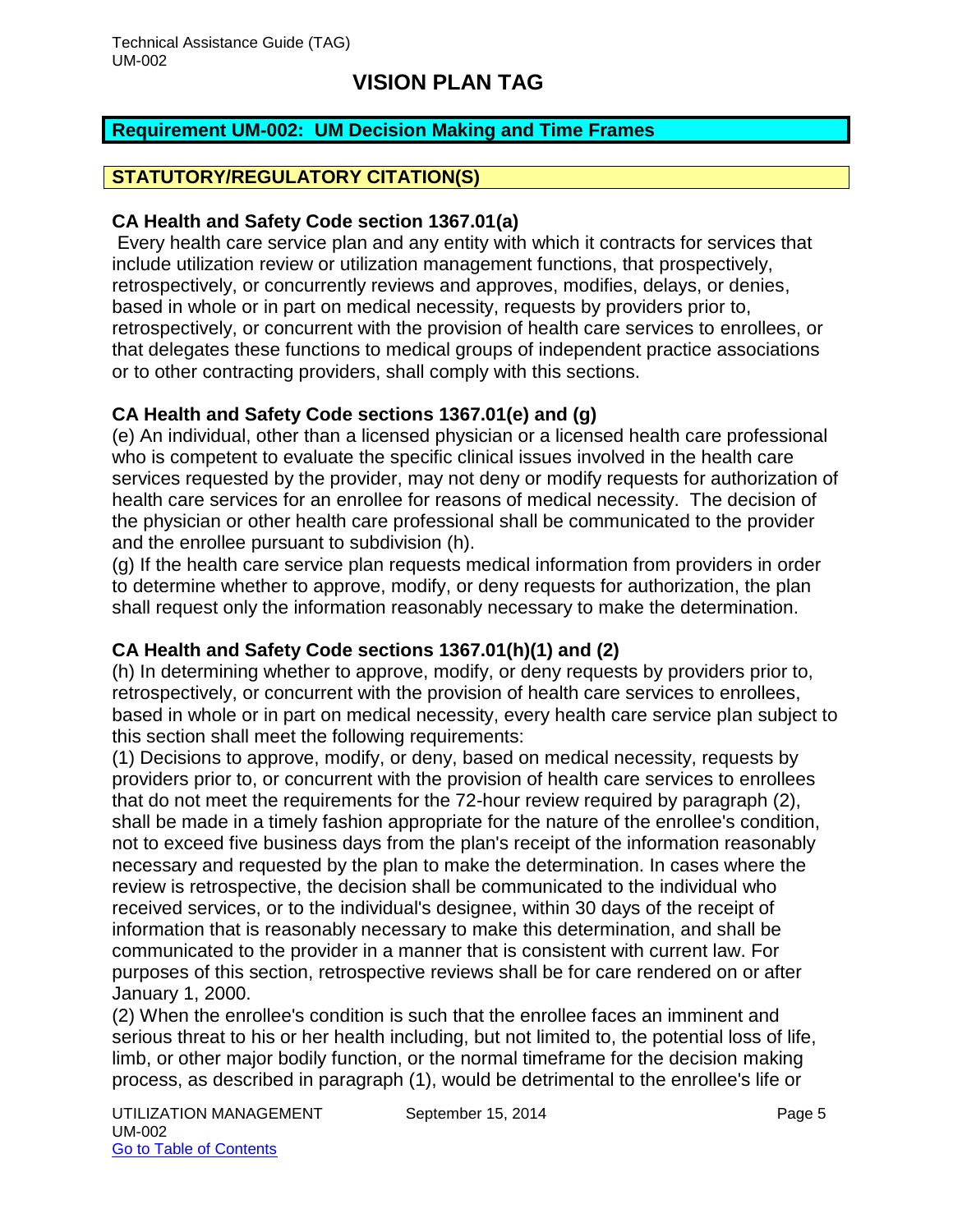health or could jeopardize the enrollee's ability to regain maximum function, decisions to approve, modify, or deny requests by providers prior to, or concurrent with, the provision of health care services to enrollees, shall be made in a timely fashion appropriate for the nature of the enrollee's condition, not to exceed 72 hours after the plan's receipt of the information reasonably necessary and requested by the plan to make the determination. Nothing in this section shall be construed to alter the requirements of subdivision (b) of Section 1371.4. Notwithstanding Section 1371.4, the requirements of this division shall be applicable to all health plans and other entities conducting utilization review or utilization management.

### **CA Health and Safety Code sections 1367.01(h)(1) through (3) and (5)**

(h) In determining whether to approve, modify, or deny requests by providers prior to, retrospectively, or concurrent with the provision of health care services to enrollees, based in whole or in part on medical necessity, every health care service plan subject to this section shall meet the following requirements:

(1) Decisions to approve, modify, or deny, based on medical necessity, requests by providers prior to, or concurrent with the provision of health care services to enrollees that do not meet the requirements for the 72-hour review required by paragraph (2), shall be made in a timely fashion appropriate for the nature of the enrollee's condition, not to exceed five business days from the plan's receipt of the information reasonably necessary and requested by the plan to make the determination. In cases where the review is retrospective, the decision shall be communicated to the individual who received services, or to the individual's designee, within 30 days of the receipt of information that is reasonably necessary to make this determination, and shall be communicated to the provider in a manner that is consistent with current law. For purposes of this section, retrospective reviews shall be for care rendered on or after January 1, 2000.

(2) When the enrollee's condition is such that the enrollee faces an imminent and serious threat to his or her health including, but not limited to, the potential loss of life, limb, or other major bodily function, or the normal timeframe for the decision making process, as described in paragraph (1), would be detrimental to the enrollee's life or health or could jeopardize the enrollee's ability to regain maximum function, decisions to approve, modify, or deny requests by providers prior to, or concurrent with, the provision of health care services to enrollees, shall be made in a timely fashion appropriate for the nature of the enrollee's condition, not to exceed 72 hours after the plan's receipt of the information reasonably necessary and requested by the plan to make the determination. Nothing in this section shall be construed to alter the requirements of subdivision (b) of Section 1371.4. Notwithstanding Section 1371.4, the requirements of this division shall be applicable to all health plans and other entities conducting utilization review or utilization management.

UTILIZATION MANAGEMENT September 15, 2014 **Page 6** Page 6 UM-002 Go to Table of Contents (3) Decisions to approve, modify, or deny requests by providers for authorization prior to, or concurrent with, the provision of health care services to enrollees shall be communicated to the requesting provider within 24 hours of the decision. Except for concurrent review decisions pertaining to care that is underway, which shall be communicated to the enrollee's treating provider within 24 hours, decisions resulting in denial, delay, or modification of all or part of the requested health care service shall be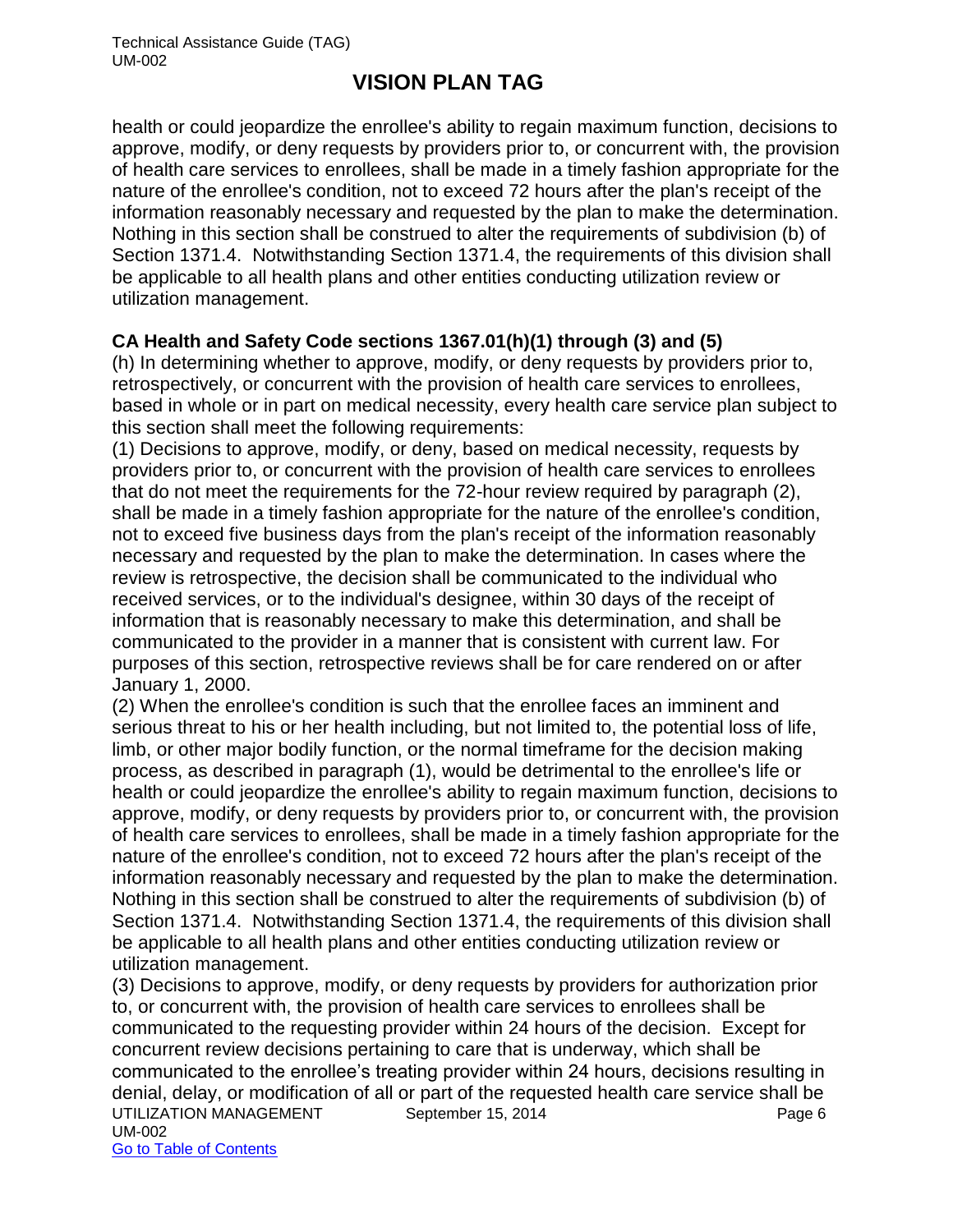communicated to the enrollee in writing within two business days of the decision. In the case of concurrent review, care shall not be discontinued until the enrollee's treating provider has been notified of the plan's decision and a care plan has been agreed upon by the treating provider that is appropriate for the medical needs of that patient. (5) If the health care service plan cannot make a decision to approve, modify, or deny the request for authorization within the timeframes specified in paragraph (1) or (2) because the plan is not in receipt of all of the information reasonably necessary and requested, or because the plan requires consultation by an expert reviewer, or because the plan has asked that an additional examination or test be performed upon the enrollee, provided the examination or test is reasonable and consistent with good medical practice, the plan shall, immediately upon the expiration of the timeframe specified in paragraph (1) or (2) or as soon as the plan becomes aware that it will not meet the timeframe, whichever occurs first, notify the provider and the enrollee, in writing, that the plan cannot make a decision to approve, modify, or deny the request for authorization within the required timeframe, and specify the information requested but not received, or the expert reviewer to be consulted, or the additional examinations or tests required. The Plan shall also notify the provider and enrollee of the anticipated date on which a decision may be rendered. Upon receipt of all information reasonably necessary and requested by the plan, the plan shall approve, modify, or deny the request for authorization within the timeframes specified in paragraph (1) or (2), whichever applies.

# **INDIVIDUAL(S)/POSITION(S) TO BE INTERVIEWED:**

### **Staff responsible for the activities described above, for example:**

- UM Director / Managers
- Optometric Director and/or senior Physician responsible for UM

### **DOCUMENT(S) TO BE REVIEWED**

- UM policies and procedures, including UM decision timeframe requirements
- Organization charts, committee descriptions and key staff job descriptions of staff involved in UM review
- Sample of UM denial files to be reviewed on site

### *UM-002 - Key Element 1:*

**1. The Plan has written policies and procedures for review and approval, modification, delay or denial of services (medical necessity denials) and ensures they are consistently applied. CA Health and Safety Code section 1367.01(e) and (g)**

| <b>Assessment Questions</b>                                   | Yes | No | N/A |
|---------------------------------------------------------------|-----|----|-----|
| 1.1 Does the Plan have policies and procedures to ensure that |     |    |     |
|                                                               |     |    |     |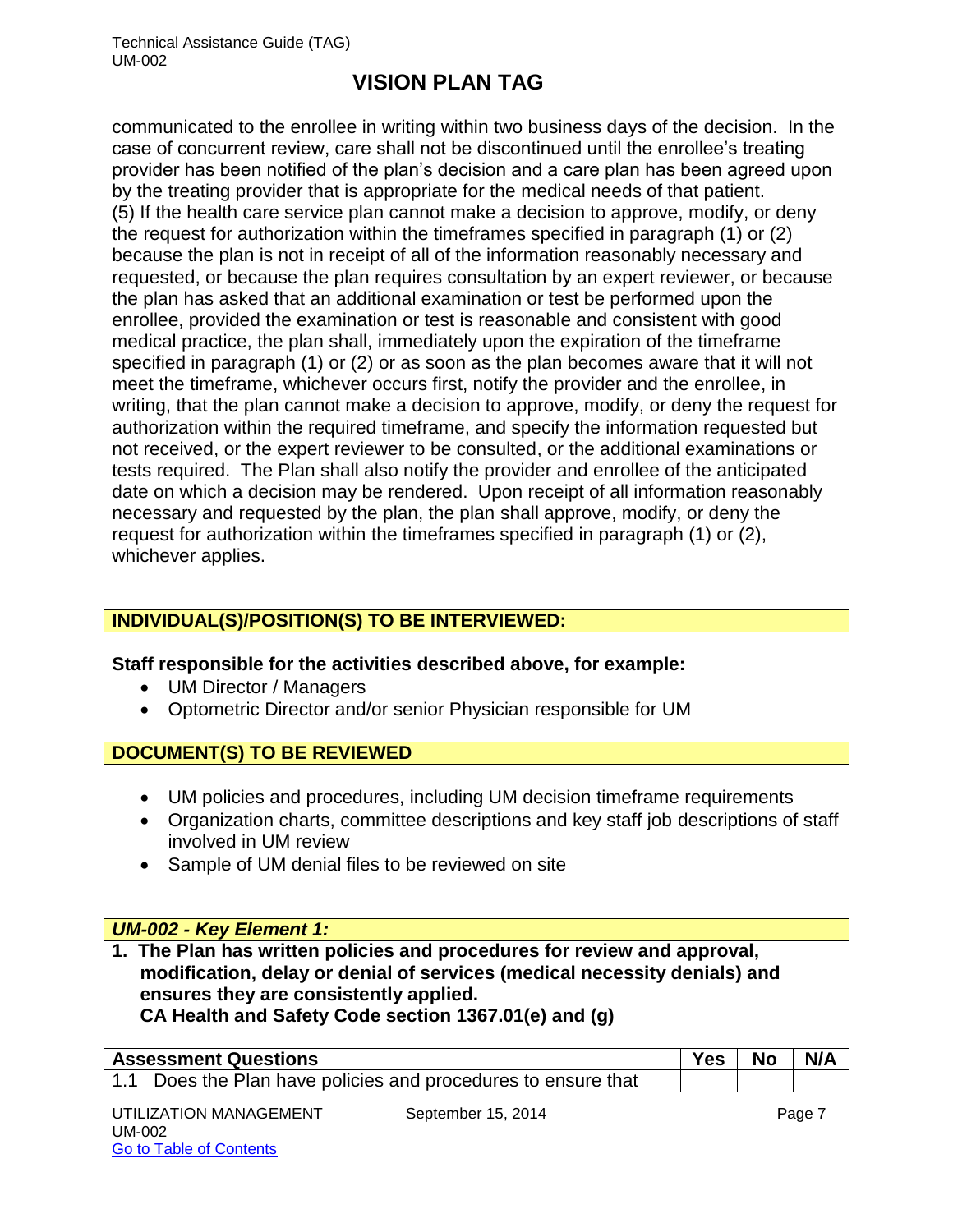| only licensed health care professionals (competent to evaluate<br>clinical issues related to requested health care services) make<br>decisions to deny or modify requested services on the basis of<br>medical necessity?                                                 |  |  |
|---------------------------------------------------------------------------------------------------------------------------------------------------------------------------------------------------------------------------------------------------------------------------|--|--|
| 1.2 Do the Plan's denial files validate that only licensed health<br>care professionals (competent to evaluate clinical issues<br>related to requested health care services) make decisions to<br>deny or modify requested services on the basis of medical<br>necessity? |  |  |

### *UM-002 - Key Element 2:*

**2. The Plan has established and implemented written policies and procedures regarding the timeliness of UM Decisions and ensures they are consistently applied.** 

**CA Health and Safety Code sections 1367.01(h)(1) and (2)**

| <b>Assessment Questions</b>                                                                                                                                                                                                                                                                                                                                                                                                                                   | <b>Yes</b> | <b>No</b> | N/A |
|---------------------------------------------------------------------------------------------------------------------------------------------------------------------------------------------------------------------------------------------------------------------------------------------------------------------------------------------------------------------------------------------------------------------------------------------------------------|------------|-----------|-----|
| Does the Plan make decisions to approve, modify, or deny<br>2.1<br>requests by providers in a timely fashion, not to exceed five<br>business days after the Plan's receipt of the information<br>reasonably necessary to make the determination? (This<br>applies to requests prior to, or concurrent with the provision of<br>health care services to enrollees.)                                                                                            |            |           |     |
| For urgent referrals and requests for other health care<br>2.2<br>services, does the Plan make the decision to approve, modify,<br>or deny requests by providers in a timely fashion, not to<br>exceed 72 hours after the Plan's receipt of the information<br>reasonably necessary and requested by the Plan to make the<br>determination? (This applies to requests prior to, or<br>concurrent with the provision of health care services to<br>enrollees.) |            |           |     |
| Does the Plan communicate utilization review decisions to<br>2.3<br>approve, deny, delay, or modify health care services to<br>requesting providers initially by telephone, facsimile or<br>electronic mail and then in writing within 24 hours of making<br>the decision?                                                                                                                                                                                    |            |           |     |
| Does the Plan communicate UM decisions to approve, deny,<br>2.4<br>delay, or modify health care services to enrollees in writing<br>within 2 business days?                                                                                                                                                                                                                                                                                                   |            |           |     |
| Does the Plan request information from the provider that is<br>2.5<br>reasonably necessary to make a medical necessity decision in<br>a timely fashion (appropriate for the nature of the enrollee's<br>condition)?                                                                                                                                                                                                                                           |            |           |     |
| Upon receipt of the requested information, does the Plan<br>$2.6\,$                                                                                                                                                                                                                                                                                                                                                                                           |            |           |     |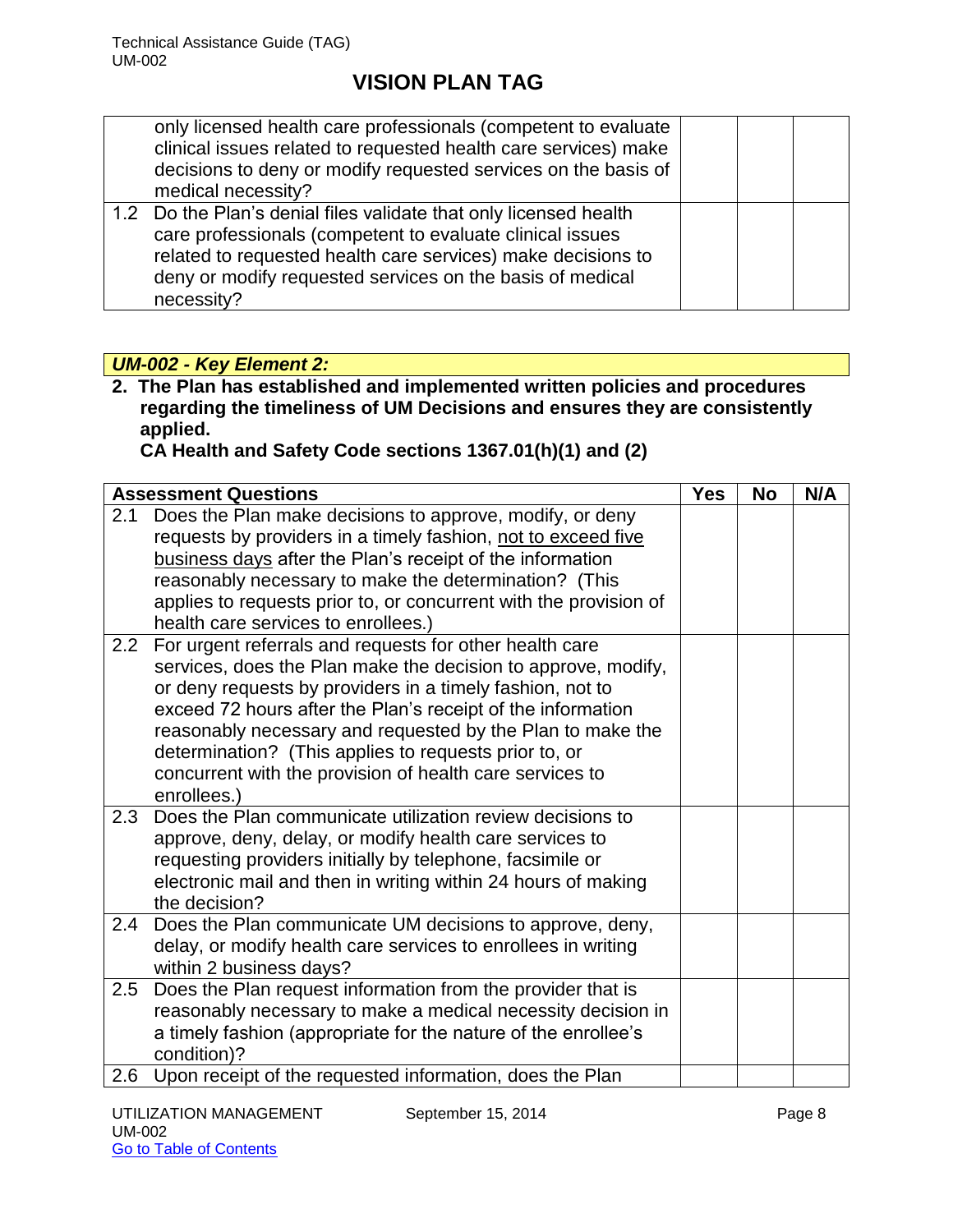| <b>Assessment Questions</b>                                                                                                                                                                                                                                                                                                      | Yes | No | N/A |
|----------------------------------------------------------------------------------------------------------------------------------------------------------------------------------------------------------------------------------------------------------------------------------------------------------------------------------|-----|----|-----|
| make decisions to approve, modify, or deny the request within<br>the required timeframe?                                                                                                                                                                                                                                         |     |    |     |
| 2.7 For retrospective reviews, does the Plan make the decision to<br>approve or deny the previous provision of health care services<br>to enrollees, and communicate that decision within 30 days<br>after the Plan's receipt of the information reasonably<br>necessary and requested by the Plan to make the<br>determination? |     |    |     |

### **End of Requirement UM-002: UM Decision Making and Time Frames**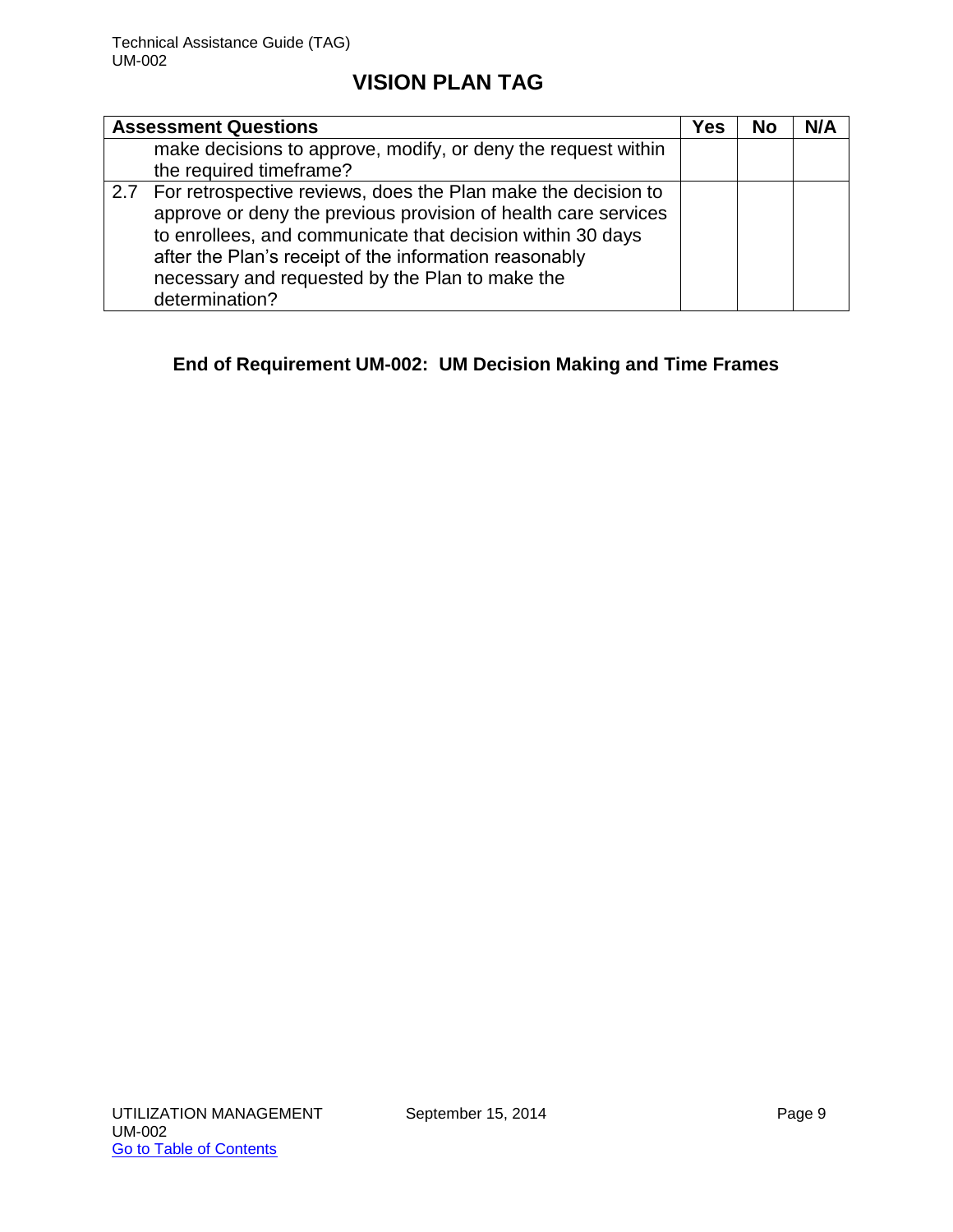### <span id="page-10-0"></span>**Requirement UM-003: UM Criteria Development**

### **STATUTORY/REGULATORY CITATION(S)**

#### **CA Health and Safety Code sections 1363.5(a)**

(a) A plan shall disclose or provide for the disclosure to the director and to network providers the process the plan, its contracting provider groups, or any entity with which the plan contracts for services that include utilization review or utilization management functions, uses to authorize, modify, or deny health care services under the benefits provided by the plan, including coverage for sub-acute care, transitional inpatient care, or care provided in skilled nursing facilities. A plan shall also disclose those processes to enrollees or persons designated by an enrollee, or to any other person or organization, upon request. The disclosure to the director shall include the policies, procedures, and the description of the process that are filed with the director pursuant to subdivision (b) of Section 1367.01.

### **CA Health and Safety Code section 1363.5(b)**

(b) The criteria or guidelines used by plans, or any entities with which plans contract for services that include utilization review or utilization management functions, to determine whether to authorize, modify or deny health care services shall:

- (1) Be developed with involvement from actively practicing health care providers
- (2) Be consistent with sound clinical principles and processes
- (3) Be evaluated, and updated if necessary, at least annually

### **CA Health and Safety Code section 1367.01(b)**

These policies and procedures shall ensure that decisions based on the medical necessity of proposed health care services are consistent with criteria or guidelines that are supported by clinical principles and processes.

### **CA Health and Safety Code section 1367.01(f)**

The criteria or guidelines used by the health care service plan to determine whether to approve, modify, or deny requests by providers prior to, retrospectively, or concurrent with, the provision of health care services to enrollees shall be consistent with clinical principles and processes.

### **INDIVIDUAL(S)/POSITION(S) TO BE INTERVIEWED**

### **Staff responsible for the activities described above, for example:**

- UM Director
- Optometric Director or designee

### **DOCUMENT(S) TO BE REVIEWED**

 UM policies and procedures and/or Program document outlining development and approval of UM criteria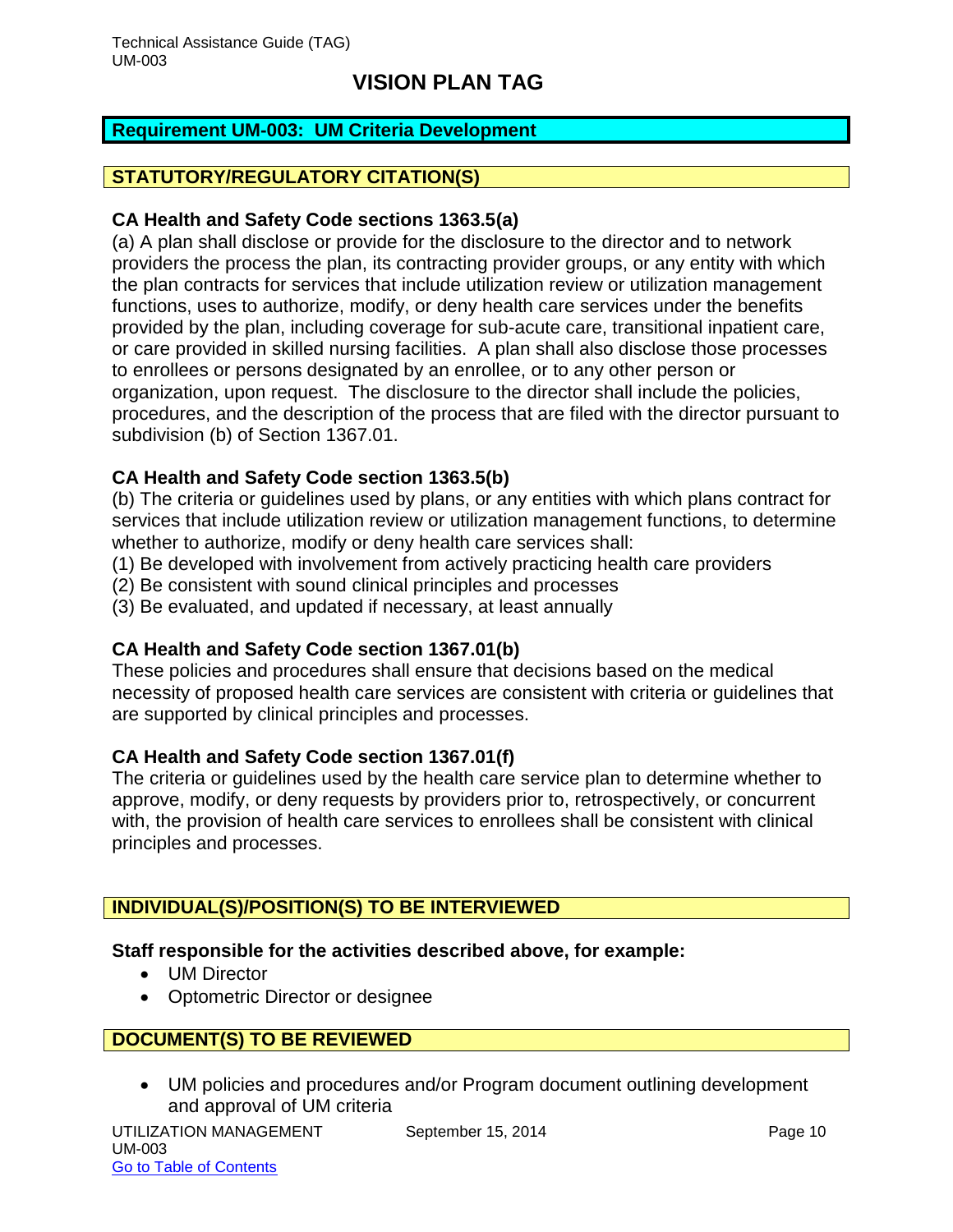Technical Assistance Guide (TAG) UM-003

# **VISION PLAN TAG**

- UM Committee minutes
- Signature page for UM Program/plan/policies and procedures

### *UM-003 - Key Element 1:*

**1. The Plan develops UM criteria consistent with acceptable standards and evaluates them annually.**

#### **CA Health and Safety Code section 1363.5(b); CA Health and Safety Code section 1367.01(f)**

|     | <b>Assessment Questions</b>                                          | <b>Yes</b> | No | N/A |
|-----|----------------------------------------------------------------------|------------|----|-----|
| 1.1 | Does the Plan utilize criteria/guidelines when determining the       |            |    |     |
|     | medical necessity of requested health care services?                 |            |    |     |
|     | 1.2 Are criteria/guidelines (for medically necessary contact lenses) |            |    |     |
|     | consistent with accepted standards of practice?                      |            |    |     |
|     | 1.3 Are criteria/guidelines (for medically necessary contact lenses) |            |    |     |
|     | developed with involvement from actively practicing health           |            |    |     |
|     | care providers?                                                      |            |    |     |
|     | 1.4 Are criteria/guidelines (for medically necessary contact lenses) |            |    |     |
|     | evaluated at least annually and updated, as necessary?               |            |    |     |
|     | 1.5 Are the procedures, process, and/or the criteria used in         |            |    |     |
|     | making clinical necessity decisions clearly described in UM          |            |    |     |
|     | policies and procedures?                                             |            |    |     |
|     | 1.6 Are the procedures, process, and/or the criteria used in         |            |    |     |
|     | making clinical necessity decisions <b>disseminated</b> to all UM    |            |    |     |
|     | decision-makers?                                                     |            |    |     |
| 1.7 | Is there supporting documentation to confirm the                     |            |    |     |
|     | criteria/guidelines are consistent with accepted standards of        |            |    |     |
|     | practice? (For example, documented approval via minutes              |            |    |     |
|     | from Physician discussions; criteria/guidelines have been            |            |    |     |
|     | adopted by reputable physician organizations;                        |            |    |     |
|     | criteria/guidelines consistent with national standards from          |            |    |     |
|     | federal agencies.)                                                   |            |    |     |

### **End of Requirement UM-003: Criteria Development**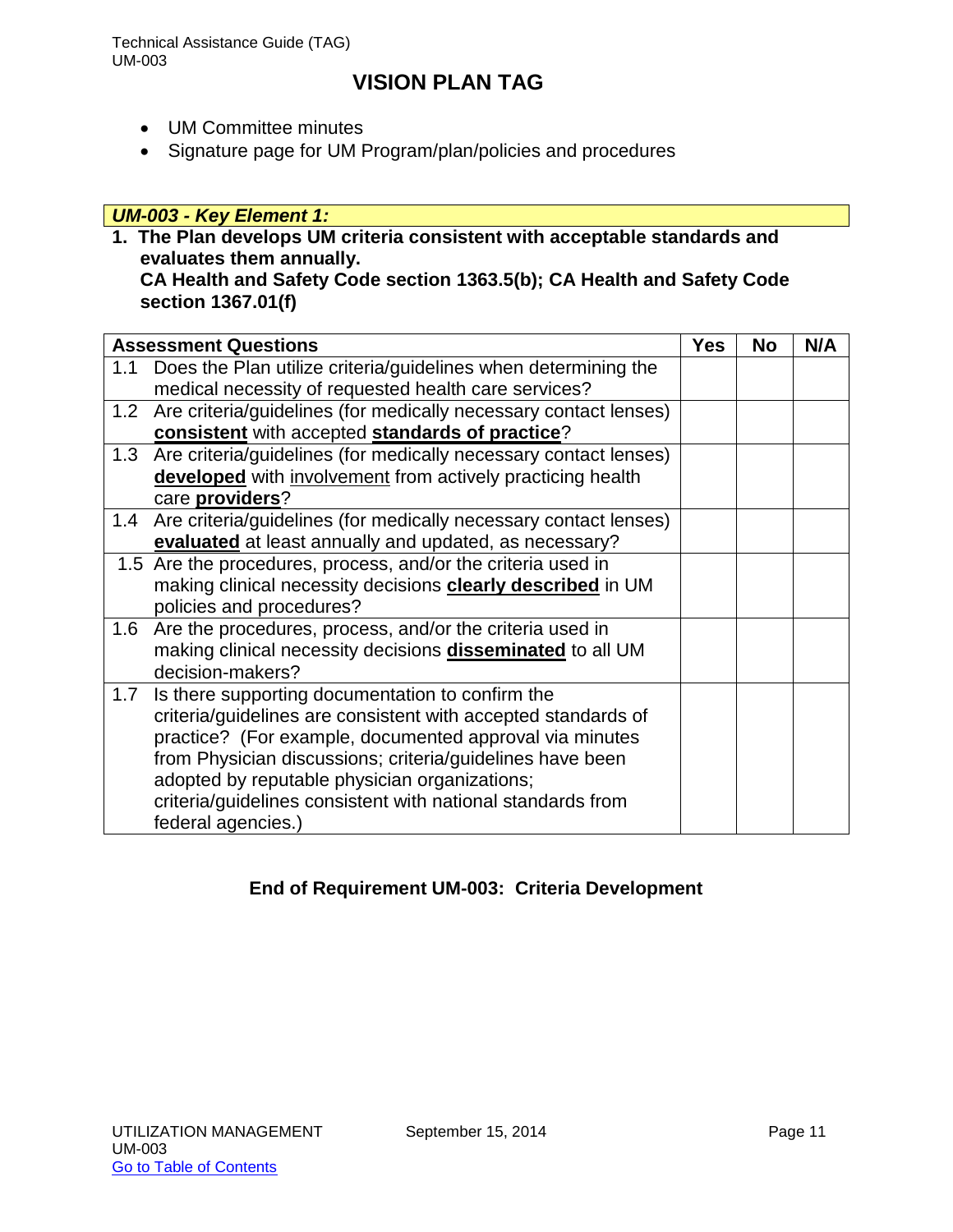### <span id="page-12-0"></span>**Requirement UM-004: Communication Requirements for UM Decisions**

### **STATUTORY/REGULATORY CITATION(S)**

#### **CA Health and Safety Code section 1363.5(b)(4)**

(b) The criteria or guidelines used by plans, or any entities with which plans contract for services that include utilization review or utilization management functions, to determine whether to authorize, modify, or deny health care services shall:

(4) If used as the basis of a decision to modify, delay, or deny services in a specified case under review, be disclosed to the provider and the enrollee in that specified case.

### **CA Health and Safety Code section 1367.01(d)**

(d) If health plan personnel, or individuals under contract to the plan to review requests by providers, approve the provider's request, pursuant to subdivision (b), the decision shall be communicated to the provider pursuant to subdivision (h).

### **CA Health and Safety Code sections 1367.01(h)(1) and (4)**

(h) In determining whether to approve, modify, or deny requests by providers prior to, retrospectively, or concurrent with the provision of health care services to enrollees, based in whole or in part on medical necessity, a health care service plan subject to this section shall meet the following requirements:

(1) Decisions to approve, modify, or deny, based on medical necessity, requests by providers prior to, or concurrent with the provision of health care services to enrollees that do not meet the requirements for the 72-hour review required by paragraph (2), shall be made in a timely fashion appropriate for the nature of the enrollee's condition, not to exceed five business days from the plan's receipt of the information reasonably necessary and requested by the plan to make the determination. In cases where the review is retrospective, the decision shall be communicated to the individual who received services, or to the individual's designee, within 30 days of the receipt of information that is reasonably necessary to make this determination, and shall be communicated to the provider in a manner that is consistent with current law. For purposes of this section, retrospective reviews shall be for care rendered on or after January 1, 2000.

(4) Communications regarding decisions to approve requests by providers prior to, retrospectively, or concurrent with the provision of health care services to enrollees shall specify the specific health care service approved. Responses regarding decisions to deny, delay, or modify health care services requested by providers prior to, retrospectively or concurrent with the provision of health care service to enrollees shall be communicated to the enrollee in writing, and to providers initially by telephone or facsimile, except with regard to decisions rendered retrospectively, and then in writing, and shall include a clear and concise explanation of the reasons for the plan's decision, a description of the criteria or guidelines used, and the clinical reasons for the decisions regarding medical necessity. Any written communication to a physician or other health care provider of a denial, delay, or modification of a request shall include the name and telephone number of the health care professional responsible for the denial, delay, or modification. The telephone number provided shall be a direct number or an extension,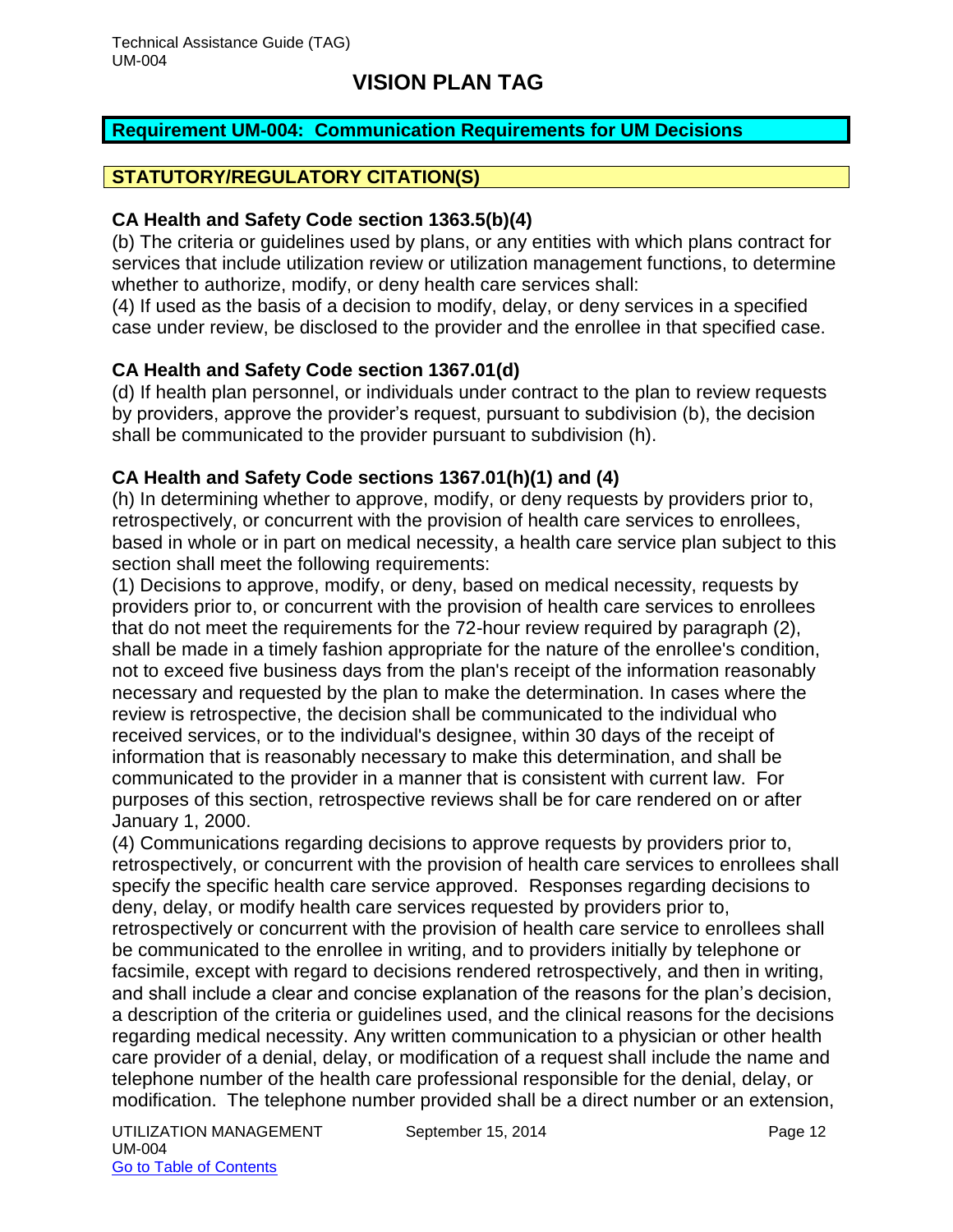to allow the physician or health care provider easily to contact the professional responsible for the denial, delay, or modification. Responses shall also include information as to how the enrollee may file a grievance with the plan.

### **CA Health and Safety Code sections 1367.01(h)(3) and (5)**

(h) In determining whether to approve, modify, or deny requests by providers prior to, retrospectively, or concurrent with the provision of health care services to enrollees, based in whole or in part on medical necessity, a health care service plan subject to this section shall meet the following requirements:.

(3) Decisions to approve, modify, or deny requests by providers for authorization prior to, or concurrent with, the provision of health care services to enrollees shall be communicated to the requesting provider within 24 hours of the decision. Except for concurrent review decisions pertaining to care that is underway, which shall be communicated to the enrollee's treating provider within 24 hours, decisions resulting in denial, delay, or modification of all or part of the requested health care service shall be communicated to the enrollee in writing within two business days of the decision. In the case of concurrent review, care shall not be discontinued until the enrollee's treating provider has been notified of the plan's decision and a care plan has been agreed upon by the treating provider that is appropriate for the medical needs of that patient.

(5) If the health care service plan cannot make a decision to approve, modify, or deny the request for authorization within the timeframes specified in paragraph (1) or (2) because the plan is not in receipt of all of the information reasonably necessary and requested, or because the plan requires consultation by an expert reviewer, or because the plan has asked that an additional examination or test be performed upon the enrollee, provided the examination or test is reasonable and consistent with good medical practice, the plan shall, immediately upon the expiration of the timeframe specified in paragraph (1) or (2) or as soon as the plan becomes aware that it will not meet the timeframe, whichever occurs first, notify the provider and the enrollee, in writing, that the plan cannot make a decision to approve, modify, or deny the request for authorization within the required timeframe, and specify the information requested but not received, or the expert reviewer to be consulted, or the additional examinations or tests required. The plan shall also notify the provider and enrollee of the anticipated date on which a decision may be rendered. Upon receipt of all information reasonably necessary and requested by the plan, the plan shall approve, modify, or deny the request for authorization within the timeframes specified in paragraph (1) or (2), whichever applies.

# **CA Health and Safety Code section 1374.30(i)**

No later than January 1, 2001, every health care service plan shall prominently display in every plan member handbook or relevant informational brochure, in every plan contract, on enrollee evidence of coverage forms, on copies of plan procedures for resolving grievances, on letters of denials issued by either the plan or its contracting organization, on the grievance forms required under Section 1368, and on all written responses to grievances, information concerning the right of an enrollee to request an independent medical review in cases where the enrollee believes that health care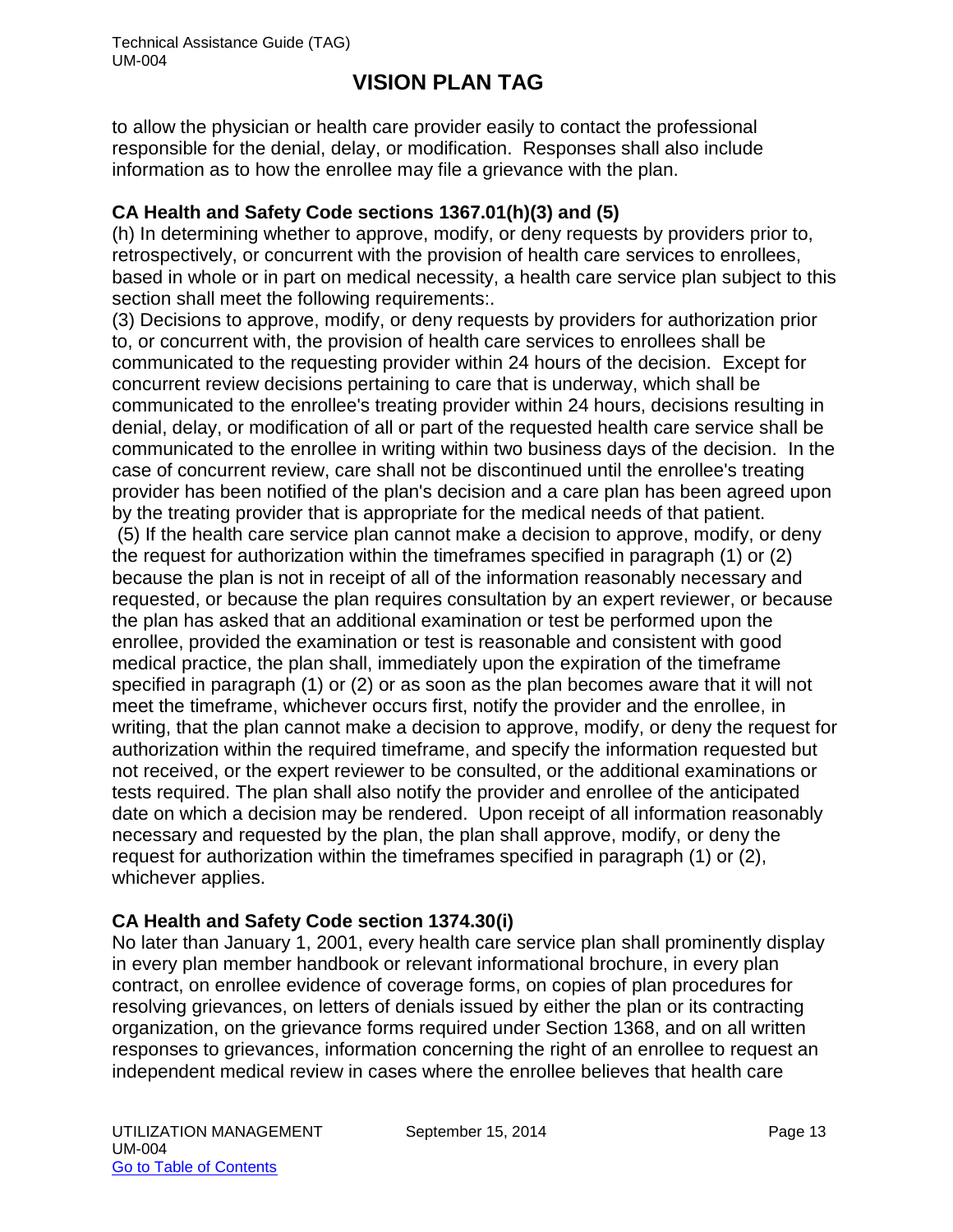Technical Assistance Guide (TAG) UM-004

# **VISION PLAN TAG**

services have been improperly denied, modified, or delayed by the plan, or by one of its contracting providers.

### **INDIVIDUAL(S)/POSITION(S) TO BE INTERVIEWED**

**Staff responsible for the activities described above, for example:**

- UM Director
- Optometric Director and/or senior Physician responsible for UM decisions

### **DOCUMENT(S) TO BE REVIEWED**

- UM policies and procedures, including UM decision communication requirements
- Sample of denial files to be reviewed on site
- Sample of extension letters (when the Plan cannot make a decision within the required timeframe)

### *UM-004 - Key Element 1:*

**1. The Plan has established and implemented guidelines for UM-related communications to providers and enrollees (including content, form, and timeframes).** 

**CA Health and Safety Code section 1363.5(b)(4); CA Health and Safety Code section 1367.01(d); CA Health and Safety Code sections 1367.01(h)(1) and (4); CA Health and Safety Code section 1374.30(i)**

|     | <b>Assessment Questions</b>                                                                                                                                         | <b>Yes</b> | <b>No</b> | N/A |
|-----|---------------------------------------------------------------------------------------------------------------------------------------------------------------------|------------|-----------|-----|
| 1.1 | Are denials or modifications of health care services based on<br>medical necessity only made by qualified licensed<br>optometrists?                                 |            |           |     |
|     | 1.2 For retrospective UM decisions, does the Plan communicate<br>denials or modifications of health care services to providers in<br>writing?                       |            |           |     |
|     | 1.3 Do communications regarding decisions to approve requests<br>by providers specify the specific health care service<br>approved?                                 |            |           |     |
| 1.4 | Do the Plan's denial letters provide a clear and concise<br>explanation of the reasons for the Plan's decision to deny,<br>delay, or modify health care services?   |            |           |     |
| 1.5 | Do the Plan's denial letters specify a description of the<br>criteria or guidelines used for the Plan's decision to deny,<br>delay, or modify health care services? |            |           |     |
| 1.6 | Do the Plan's denial letters specify the <b>clinical reasons</b> for<br>the Plan's decision to deny, delay, or modify health care<br>services?                      |            |           |     |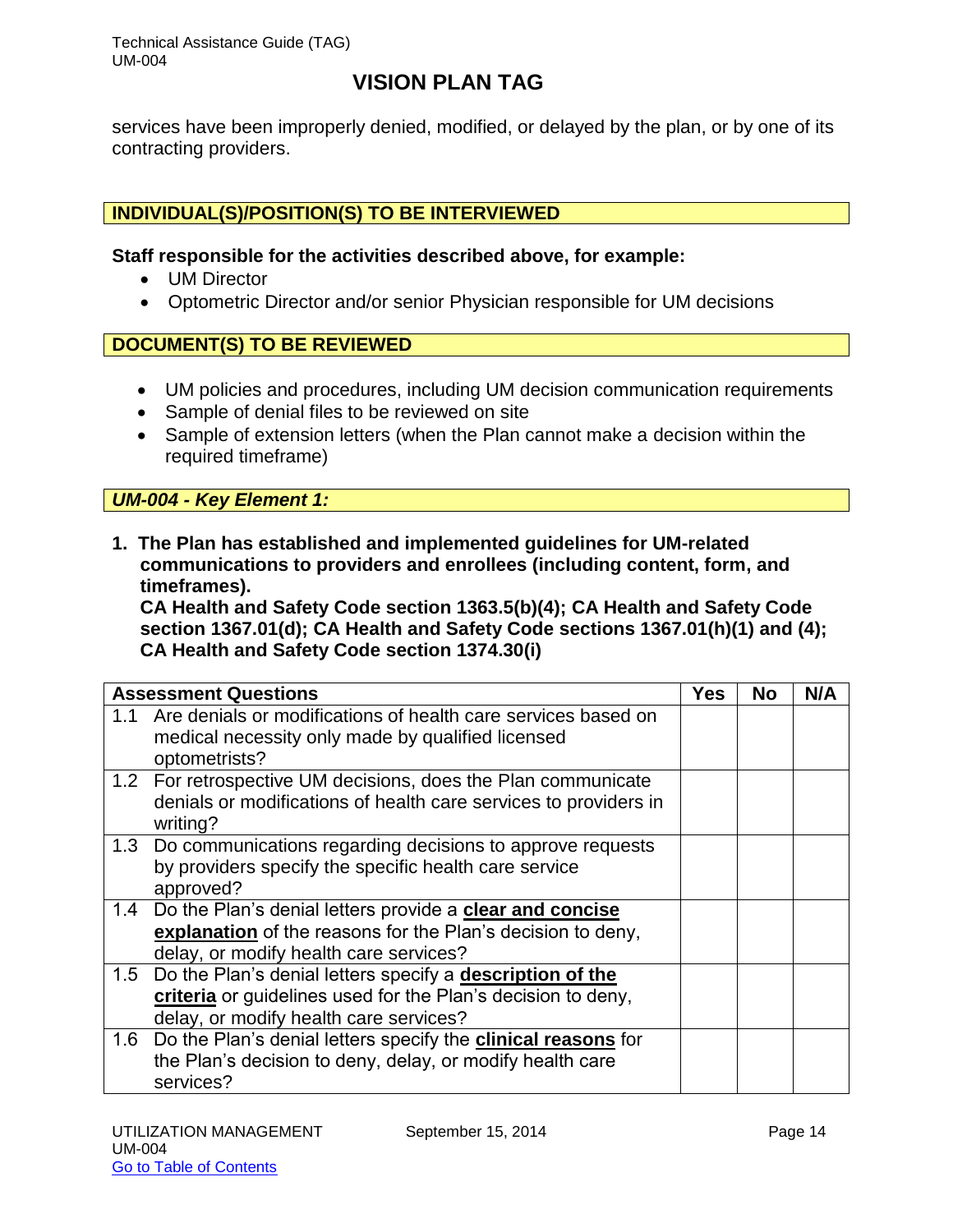|                  | <b>Assessment Questions</b>                                                                                                                                                                                                                                                                                                                                                                   | Yes | No | N/A |
|------------------|-----------------------------------------------------------------------------------------------------------------------------------------------------------------------------------------------------------------------------------------------------------------------------------------------------------------------------------------------------------------------------------------------|-----|----|-----|
|                  | 1.7 Do written communications to a Physician or other health care<br>provider of a denial, delay, or modification of a request include<br>the following information: the name of the health care<br>professional responsible for the denial, delay, or<br>modification?                                                                                                                       |     |    |     |
|                  | 1.8 Do written communications to a Physician or other health care<br>provider of a denial, delay, or modification of a request include<br>the following information: the direct telephone number or an<br>extension of the healthcare professional responsible for the<br>denial, delay, or modification to allow the requesting physician<br>or health care provider to easily contact them? |     |    |     |
| 1.9 <sub>z</sub> | Do written communications to an enrollee of a denial, delay, or<br>modification of a request include information as to how he /<br>she may file a grievance to the Plan?                                                                                                                                                                                                                      |     |    |     |
|                  | 1.10 Do written communications to an enrollee of a denial, delay, or<br>modification of a request include information as to how he /<br>she may request an independent medical review in cases<br>where the enrollee believes that health care services have<br>been improperly denied, modified, or delayed by the Plan, or<br>by one of its contracting providers?                          |     |    |     |

### *UM-004 - Key Element 2:*

**2. The Plan has established and implemented guidelines for communicating to the enrollee and Physician if a UM decision will not be made within 5 business days.** 

**CA Health and Safety Code sections 1367.01(h)(1) and (5)**

|     | <b>Assessment Questions</b>                                                                                                                                           | Yes | <b>No</b> | N/A |
|-----|-----------------------------------------------------------------------------------------------------------------------------------------------------------------------|-----|-----------|-----|
| 2.1 | Does the Plan have guidelines for communicating with the<br>enrollee and provider if UM decisions do not meet the required<br>timeframes?                             |     |           |     |
|     | 2.2 If the Plan is unable to make a UM decision within the required<br>timeframe, does the Plan notify the provider and enrollee of<br>the anticipated decision date? |     |           |     |

# **End of Requirement UM-004: Communications Requirements for UM Decisions**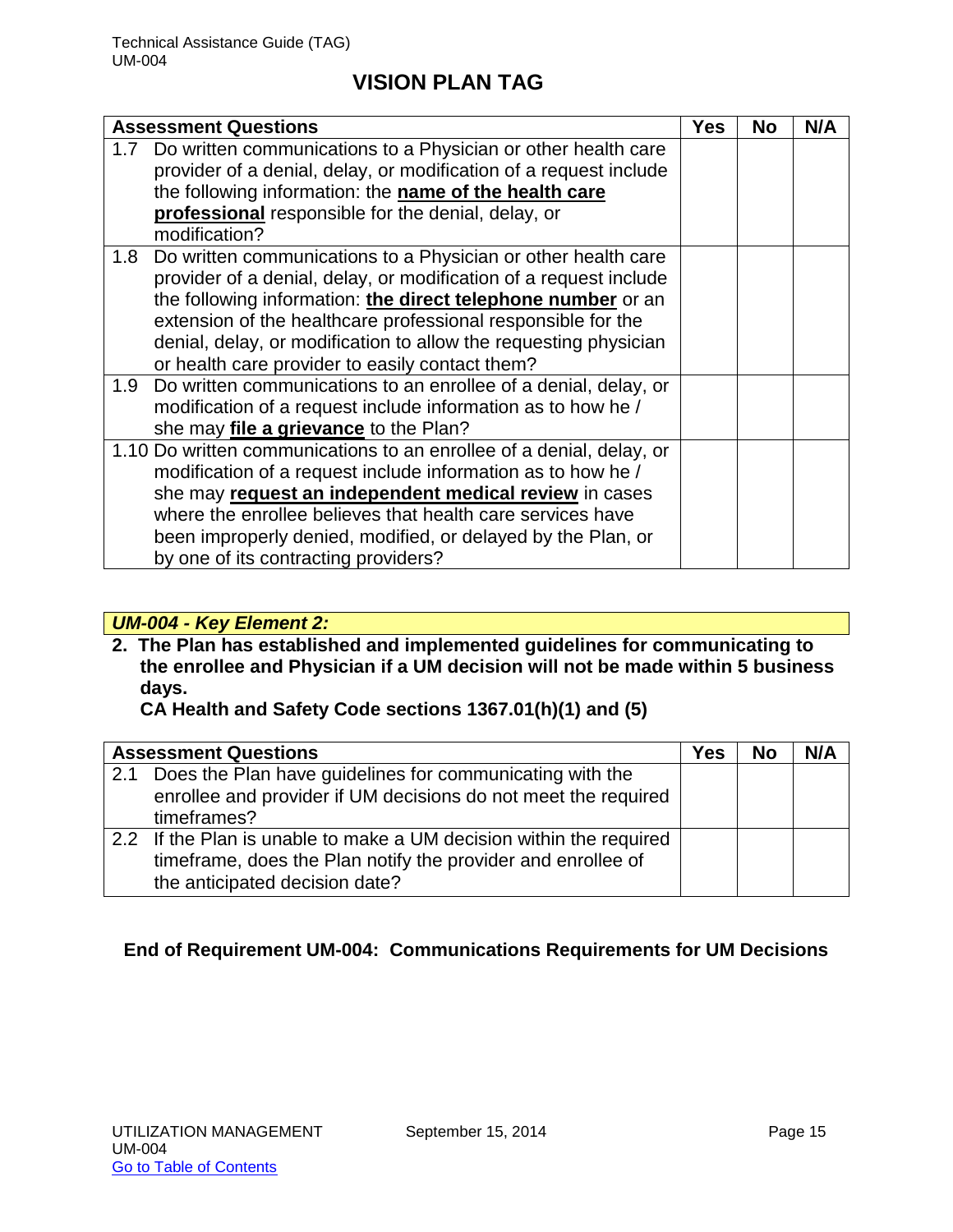#### <span id="page-16-0"></span>**Requirement UM-005: Disclosure of UM Process to Authorize or Deny Services**

#### **STATUTORY/REGULATORY CITATION(S)**

#### **CA Health and Safety Code section 1363.5(a)**

(a) A plan shall disclose or provide for the disclosure to the director and to network providers the process the plan, its contracting provider groups, or any entity with which the plan contracts for services that include utilization review or utilization management functions, uses to authorize, modify, or deny health care services under the benefits provided by the plan, including coverage for sub-acute care, transitional inpatient care, or care provided in skilled nursing facilities. A plan shall also disclose those processes to enrollees or persons designated by an enrollee, or to any other person or organization, upon request. The disclosure to the director shall include the policies, procedures, and the description of the process that are filed with the director pursuant to subdivision (b) of Section 1367.01.

### **CA Health and Safety Code sections 1363.5(b)(4) and (5)**

(b) The criteria or guidelines used by plans, or any entities with which plans contract for services that include utilization review or utilization management functions, to determine whether to authorize, modify, or deny health care services shall:

(4) If used as the basis of a decision to modify, delay, or deny services in a specified case under review, be disclosed to the provider and the enrollee in that specified case. (5) Be available to the public upon request. A plan shall only be required to disclose the criteria or guidelines for the specific procedures or conditions requested. A plan may charge reasonable fees to cover administrative expenses related to disclosing criteria or guidelines pursuant to this paragraph, limited to copying and postage costs. The plan may also make the criteria or guidelines available through electronic communication means.

### **CA Health and Safety Code section 1363.5(c)**

(c) The disclosure required by paragraph (5) of subdivision (b) shall be accompanied by the following notice: "The materials provided to you are guidelines used by this plan to authorize, modify, or deny care for persons with similar illnesses or conditions. Specific care and treatment may vary depending on individual need and the benefits covered under your contract."

### **INDIVIDUAL(S)/POSITION(S) TO BE INTERVIEWED**

#### **Staff responsible for the activities described above, for example:**

- UM Director
- Optometric Director or designee
- Member Services staff
- Participating provider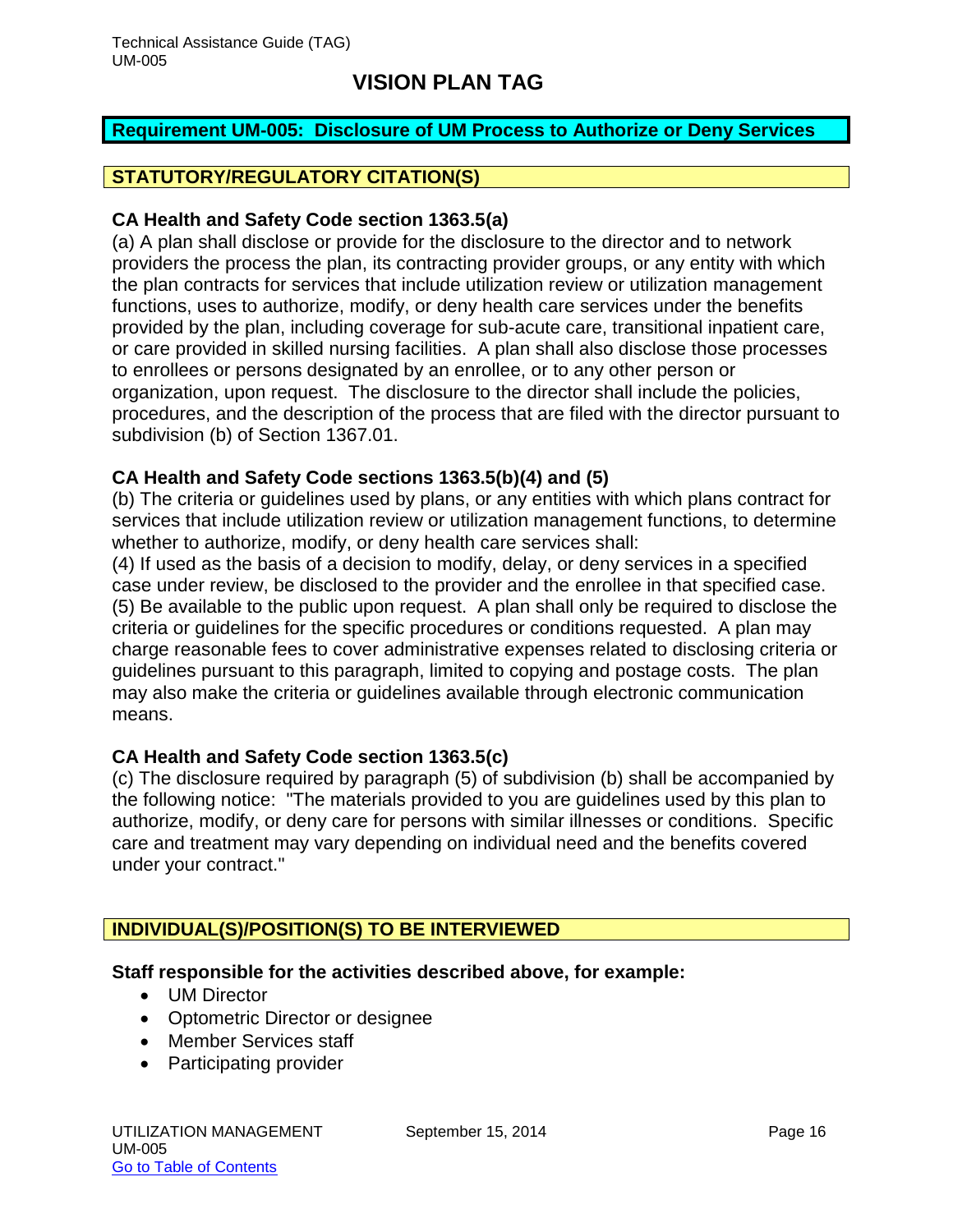### **DOCUMENT(S) TO BE REVIEWED**

- Policies and procedures for disclosure of UM processes and criteria to providers, enrollees, and the public
- Policies and procedures for disclosure to the provider and enrollee of the specific UM criteria used in all decisions based on medical necessity to modify, delay, or deny care
- Review of disclosure documents including: Provider materials relating to disclosure, disclosures to provider groups and UM vendors, Enrollee materials relating to disclosure, Public materials relating to disclosure
- Template letter(s) with disclosure statement
- Review licensing filing of the Plan's UM Program to confirm submission of policies and procedures, and the description of the UM Process.

### *UM-005 - Key Element 1:*

**1. The Plan shall disclose to network providers, contractors and enrollees the process the Plan uses to authorize, modify, or deny health care services under the benefits provided by the Plan.** 

**CA Health and Safety Code section 1363.5(a)**

| <b>Assessment Questions</b> |                                                                                                                                                                                                                                                                                                                                                                       | <b>Yes</b> | <b>No</b> | N/A |
|-----------------------------|-----------------------------------------------------------------------------------------------------------------------------------------------------------------------------------------------------------------------------------------------------------------------------------------------------------------------------------------------------------------------|------------|-----------|-----|
| 1.1<br>care services?       | Do Plan policies and procedures provide for the disclosure of<br>the process the Plan uses to authorize, modify, or deny health                                                                                                                                                                                                                                       |            |           |     |
| providers?                  | 1.2 Does the Plan disclose the UM process information to network                                                                                                                                                                                                                                                                                                      |            |           |     |
|                             | 1.3 Does the Plan demonstrate that it discloses UM processes to<br>enrollees or persons designated by an enrollee, or to any<br>other person or organization, upon request?                                                                                                                                                                                           |            |           |     |
| 1.4                         | Does the Plan demonstrate that it discloses to the enrollee<br>and provider the UM criteria used as a basis to modify, deny<br>or delay services in specified cases under review?                                                                                                                                                                                     |            |           |     |
| 1.5<br>means?               | Are UM Criteria available to the public upon request, which<br>may include the availability through electronic communication                                                                                                                                                                                                                                          |            |           |     |
| 1.6                         | Is disclosure of UM criteria to the public accompanied by the<br>following notice: "The materials provided to you are guidelines<br>used by this plan to authorize, modify, or deny care for<br>persons with similar illnesses or conditions. Specific care and<br>treatment may vary depending on individual need and the<br>benefits covered under your contract."? |            |           |     |

### **End of Requirement UM-005: Disclosure of UM Process to Authorize or Deny Services**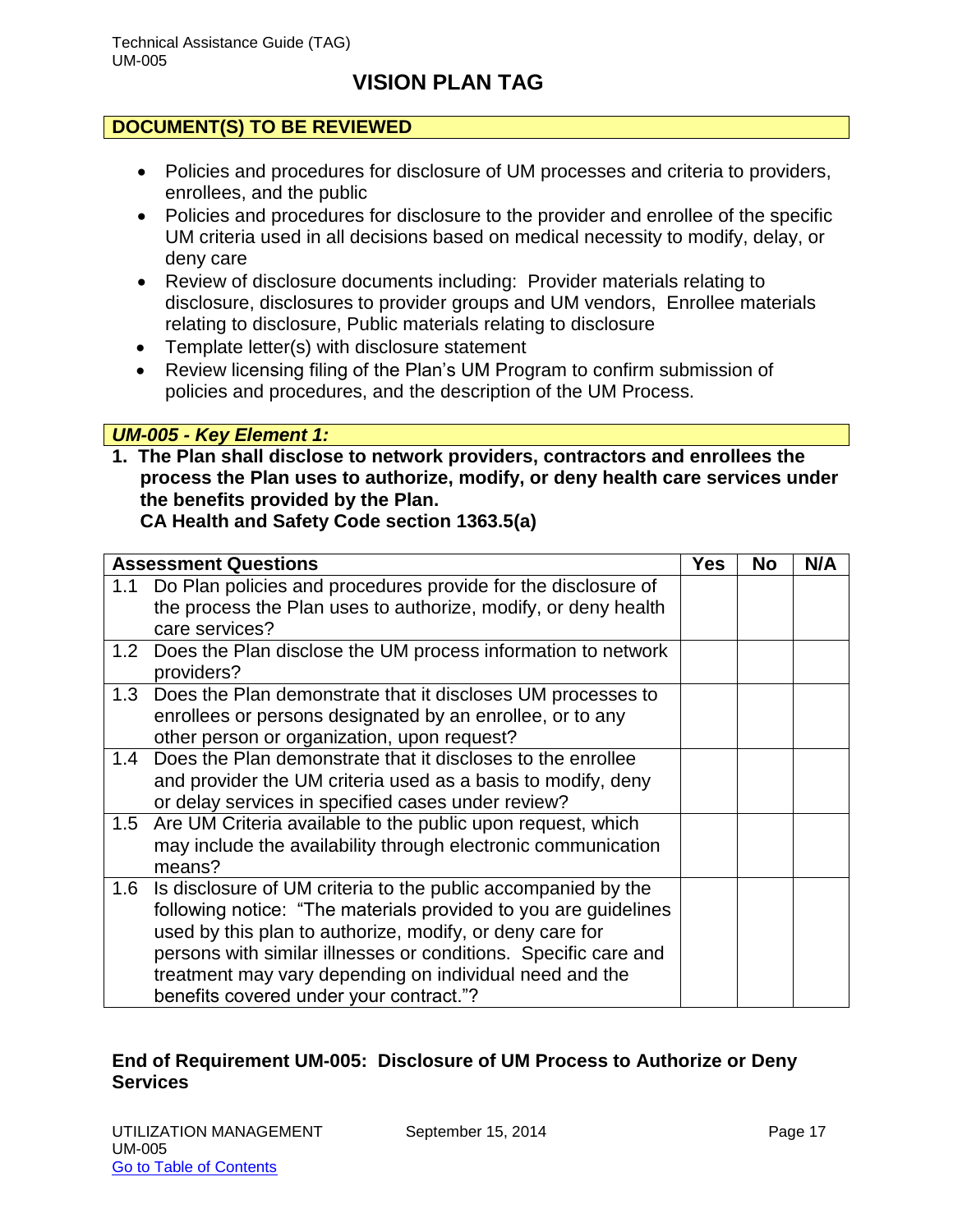#### <span id="page-18-0"></span>**Requirement UM-006: UM Processes as Part of the QA Program**

### **STATUTORY/REGULATORY CITATION(S)**

#### **CA Health and Safety Code sections 1367.01(e), (h), and (j)**

(e) No individual, other than a licensed physician or a licensed health care professional who is competent to evaluate the specific clinical issues involved in the health care services requested by the provider, may deny or modify requests for authorization of health care services for an enrollee for reasons of medical necessity. The decision of the physician or other health care professional shall be communicated to the provider and the enrollee pursuant to subdivision (h).

(h) In determining whether to approve, modify, or deny requests by providers prior to, retrospectively, or concurrent with the provision of health care services to enrollees, based in whole or in part on medical necessity, a health care service plan subject to this section shall meet the following requirements:

(1) Decisions to approve, modify, or deny, based on medical necessity, requests by providers prior to, or concurrent with the provision of health care services to enrollees that do not meet the requirements for the 72-hour review required by paragraph (2), shall be made in a timely fashion appropriate for the nature of the enrollee's condition, not to exceed five business days from the plan's receipt of the information reasonably necessary and requested by the plan to make the determination. In cases where the review is retrospective, the decision shall be communicated to the individual who received services, or to the individual's designee, within 30 days of the receipt of information that is reasonably necessary to make this determination, and shall be communicated to the provider in a manner that is consistent with current law. For purposes of this section, retrospective reviews shall be for care rendered on or after January 1, 2000.

(2) When the enrollee's condition is such that the enrollee faces an imminent and serious threat to his or her health including, but not limited to, the potential loss of life, limb, or other major bodily function, or the normal timeframe for the decision-making process, as described in paragraph (1), would be detrimental to the enrollee's life or health or could jeopardize the enrollee's ability to regain maximum function, decisions to approve, modify, or deny requests by providers prior to, or concurrent with, the provision of health care services to enrollees, shall be made in a timely fashion appropriate for the nature of the enrollee's condition, not to exceed 72 hours after the plan's receipt of the information reasonably necessary and requested by the plan to make the determination. Nothing in this section shall be construed to alter the requirements of subdivision (b) of Section 1371.4. Notwithstanding Section 1371.4, the requirements of this division shall be applicable to all health plans and other entities conducting utilization review or utilization management.

(3) Decisions to approve, modify, or deny requests by providers for authorization prior to, or concurrent with, the provision of health care services to enrollees shall be communicated to the requesting provider within 24 hours of the decision. Except for concurrent review decisions pertaining to care that is underway, which shall be communicated to the enrollee's treating provider within 24 hours, decisions resulting in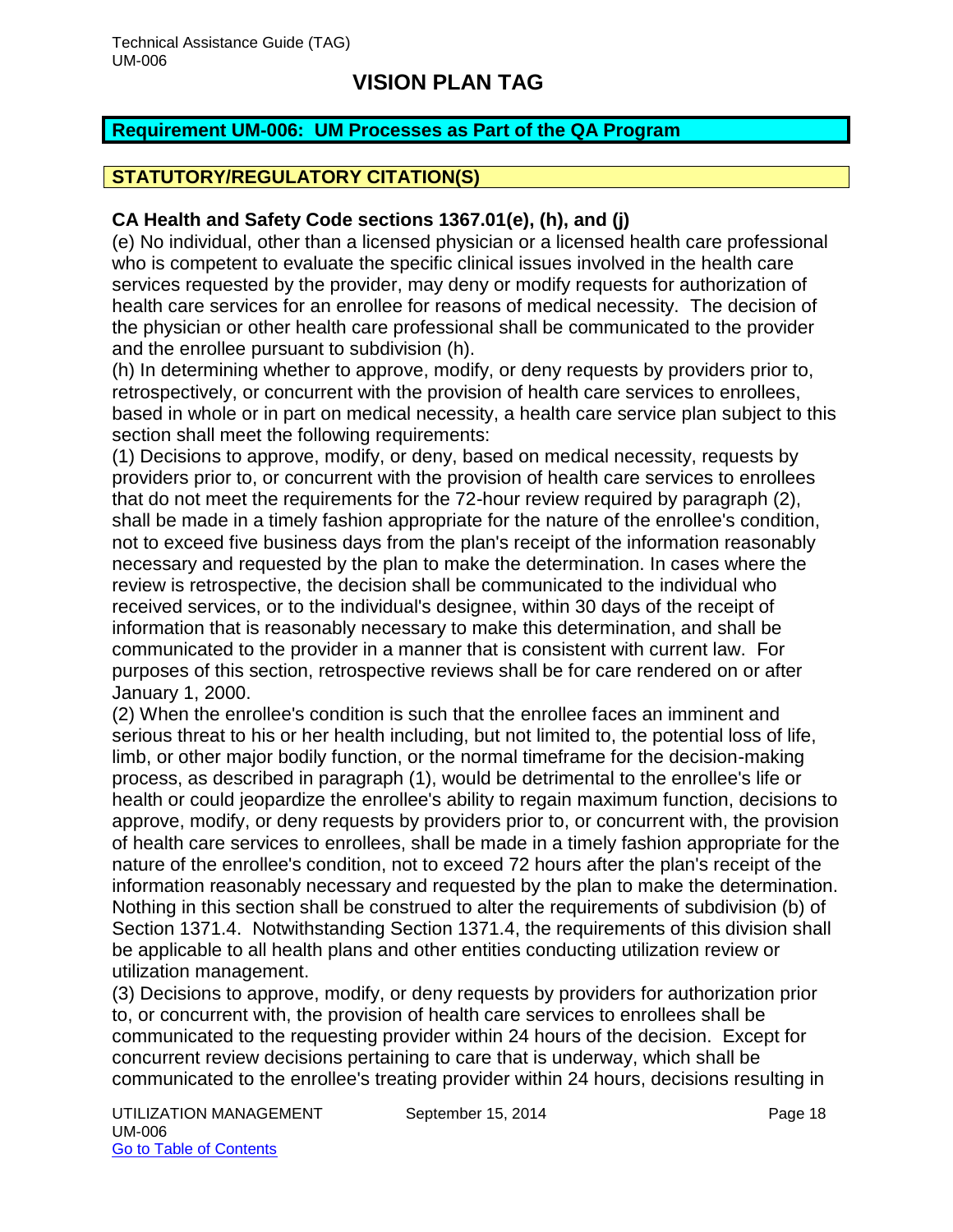denial, delay, or modification of all or part of the requested health care service shall be communicated to the enrollee in writing within two business days of the decision. In the case of concurrent review, care shall not be discontinued until the enrollee's treating provider has been notified of the plan's decision and a care plan has been agreed upon by the treating provider that is appropriate for the medical needs of that patient. (4) Communications regarding decisions to approve requests by providers prior to, retrospectively, or concurrent with the provision of health care services to enrollees shall specify the specific health care service approved. Responses regarding decisions to deny, delay, or modify health care services requested by providers prior to, retrospectively, or concurrent with the provision of health care services to enrollees shall be communicated to the enrollee in writing, and to providers initially by telephone or facsimile, except with regard to decisions rendered retrospectively, and then in writing, and shall include a clear and concise explanation of the reasons for the plan's decision, a description of the criteria or guidelines used, and the clinical reasons for the decisions regarding medical necessity. Any written communication to a physician or other health care provider of a denial, delay, or modification of a request shall include the name and telephone number of the health care professional responsible for the denial, delay, or modification. The telephone number provided shall be a direct number or an extension, to allow the physician or health care provider easily to contact the professional responsible for the denial, delay, or modification. Responses shall also include information as to how the enrollee may file a grievance with the plan pursuant to Section 1368, and in the case of Medi-Cal enrollees, shall explain how to request an administrative hearing and aid paid pending under Sections 51014.1 and 51014.2 of Title 22 of the California Code of Regulations.

(5) If the health care service plan cannot make a decision to approve, modify, or deny the request for authorization within the timeframes specified in paragraph (1) or (2) because the plan is not in receipt of all of the information reasonably necessary and requested, or because the plan requires consultation by an expert reviewer, or because the plan has asked that an additional examination or test be performed upon the enrollee, provided the examination or test is reasonable and consistent with good medical practice, the plan shall, immediately upon the expiration of the timeframe specified in paragraph (1) or (2) or as soon as the plan becomes aware that it will not meet the timeframe, whichever occurs first, notify the provider and the enrollee, in writing, that the plan cannot make a decision to approve, modify, or deny the request for authorization within the required timeframe, and specify the information requested but not received, or the expert reviewer to be consulted, or the additional examinations or tests required. The plan shall also notify the provider and enrollee of the anticipated date on which a decision may be rendered. Upon receipt of all information reasonably necessary and requested by the plan, the plan shall approve, modify, or deny the request for authorization within the timeframes specified in paragraph (1) or (2), whichever applies.

UTILIZATION MANAGEMENT September 15, 2014 **Page 19** UM-006 Go to Table of Contents (6) If the director determines that a health care service plan has failed to meet any of the timeframes in this section, or has failed to meet any other requirement of this section, the director may assess, by order, administrative penalties for each failure. A proceeding for the issuance of an order assessing administrative penalties shall be subject to appropriate notice to, and an opportunity for a hearing with regard to, the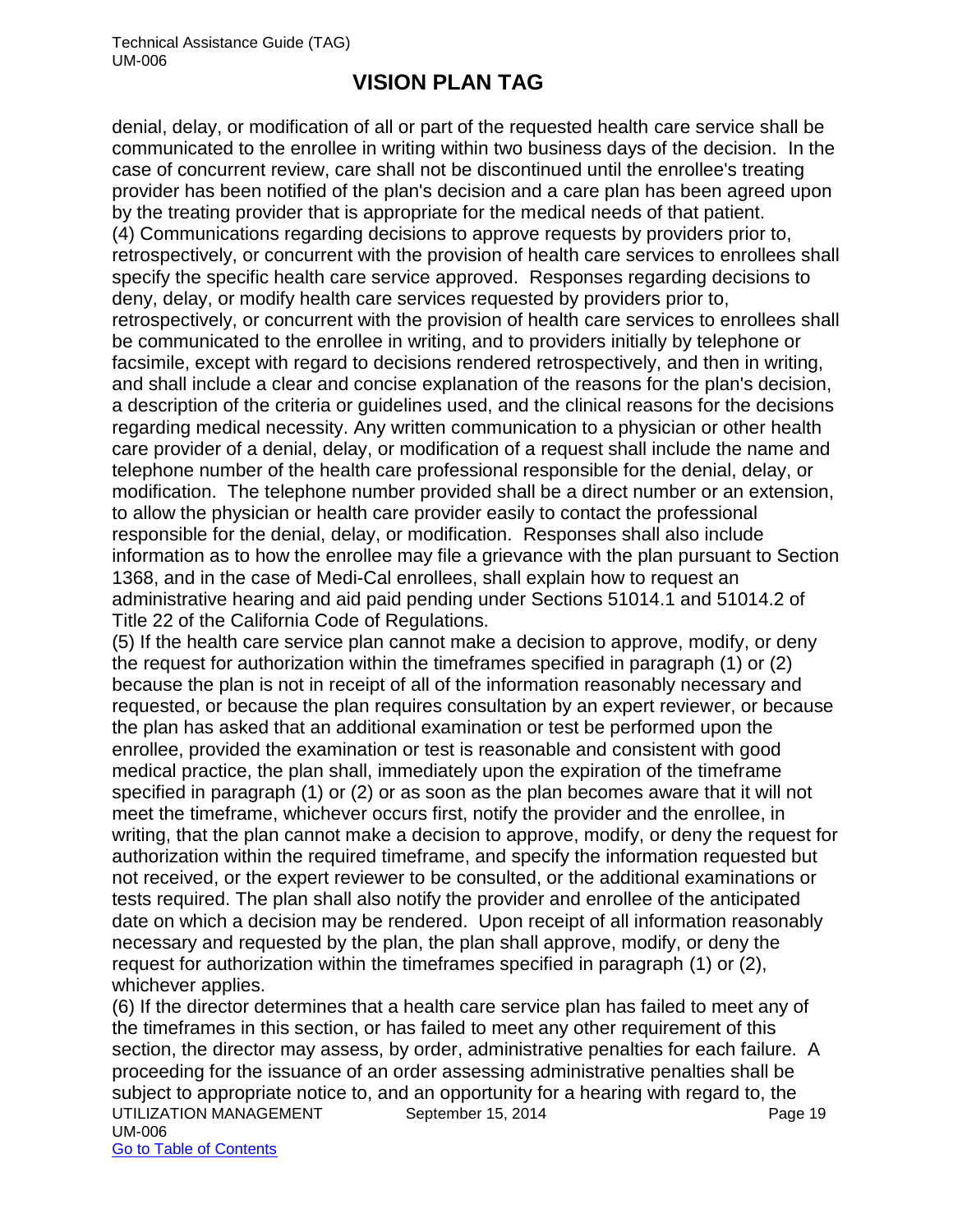person affected, in accordance with subdivision (a) of Section 1397. The administrative penalties shall not be deemed an exclusive remedy for the director. These penalties shall be paid to the State Managed Care Fund.

(j) A health care service plan subject to this section that reviews requests by providers prior to, retrospectively, or concurrent with, the provision of health care services to enrollees shall establish, as part of the quality assurance program required by Section 1370, a process by which the plan's compliance with this section is assessed and evaluated. The process shall include provisions for evaluation of complaints, assessment of trends, implementation of actions to correct identified problems, mechanisms to communicate actions and results to the appropriate health plan employees and contracting providers, and provisions for evaluation of any corrective action plan and measurements of performance.

### **28 CCR 1300.70(a)(1)**

(a) Intent and Regulatory Purpose.

(1) The QA program must be directed by providers and must document that the quality of care provided is being reviewed, that problems are being identified, that effective action is taken to improve care where deficiencies are identified, and that follow-up is planned where indicated.

# **28 CCR 1300.70(b)(2)(G)(5)**

Ensure that for each provider the quality assurance/utilization review mechanism will encompass provider referral and specialist care patterns of practice, including an assessment of timely access to specialists, ancillary support services, and appropriate preventive health services based on reasonable standards established by the plan and/or delegated providers.

# **INDIVIDUAL(S)/POSITION(S) TO BE INTERVIEWED**

**Staff responsible for the activities described above, for example:**

- UM Director
- QM Director
- Optometric Director

### **DOCUMENT(S) TO BE REVIEWED**

- Policies and procedures for UM
- UM or QM Annual Work Plan
- UM or QM Committee minutes
- Trending reports
- Activity summaries
- Audit Reports
- Enrollee & Provider Satisfaction Surveys (UM-related questions and results)
- Corrective action plans

UTILIZATION MANAGEMENT September 15, 2014 **Page 20** UM-006 Go to Table of Contents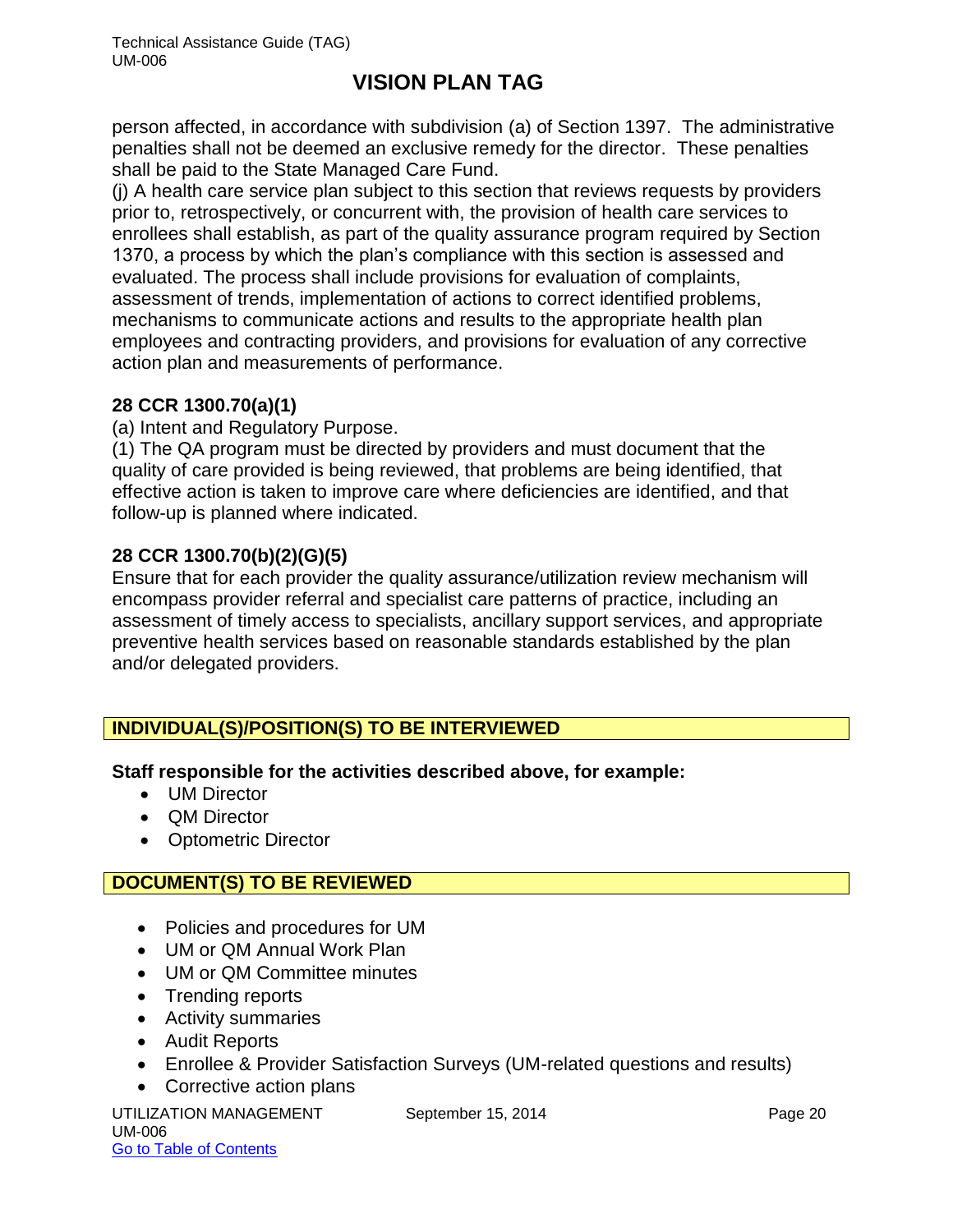Technical Assistance Guide (TAG) UM-006

# **VISION PLAN TAG**

- Enrollee and Provider satisfaction survey questions related to UM
- Enrollee and Provider satisfaction survey results, last two years, if applicable.

### *UM-006 - Key Element 1:*

# **1. The Plan has established and implemented a QA process to assess and evaluate their compliance with UM requirements.**

**CA Health and Safety Code sections 1367.01(e), (h), and (j)**

| <b>Assessment Questions</b>                                        |                                                                  | <b>Yes</b> | <b>No</b> | N/A |
|--------------------------------------------------------------------|------------------------------------------------------------------|------------|-----------|-----|
| 1.1                                                                | Does the Plan have a process in place to evaluate complaints     |            |           |     |
|                                                                    | and assess trends to identify potential quality issues in the UM |            |           |     |
| bodies?                                                            | process and regularly report this information to appropriate     |            |           |     |
| Does the Plan have a process in place to monitor and assess<br>1.2 |                                                                  |            |           |     |
|                                                                    | compliance with timeliness of decision-making, timeliness of     |            |           |     |
|                                                                    | notification, and turnaround times for UM functions?             |            |           |     |
| 1.3                                                                | Has the Plan established and implemented policies and            |            |           |     |
|                                                                    | procedures to monitor and assess compliance with the use of      |            |           |     |
|                                                                    | appropriate licensed health care providers in making denial      |            |           |     |
|                                                                    | decisions and the appropriate use and application of criteria in |            |           |     |
|                                                                    | making medical necessity decisions?                              |            |           |     |
| 1.4                                                                | Has the Plan established and implemented policies and            |            |           |     |
|                                                                    | procedures to audit denial letters ensuring the required         |            |           |     |
|                                                                    | information is included, and communicated to the appropriate     |            |           |     |
|                                                                    | user, providers and/or enrollees?                                |            |           |     |
| 1.5                                                                | Does the Plan systematically and routinely analyze its           |            |           |     |
|                                                                    | evaluation of the UM process to identify any potential quality   |            |           |     |
|                                                                    | issues in the UM process?                                        |            |           |     |
| 1.6                                                                | Does the Plan develop, communicate, and implement                |            |           |     |
|                                                                    | corrective action plans when potential quality issues are        |            |           |     |
|                                                                    | identified in the UM process?                                    |            |           |     |
| 1.7                                                                | Does the Plan evaluate the effectiveness of any corrective       |            |           |     |
|                                                                    | action plan (using performance measures, for example) and        |            |           |     |
|                                                                    | make further recommendations to improve the UM process?          |            |           |     |
| 1.8                                                                | Does the Plan systemically and routinely analyze UM data to      |            |           |     |
|                                                                    | monitor for potential over- and under-utilization?               |            |           |     |

### *UM-006 - Key Element 2:*

**2. The scope of quality assurance monitoring includes assessment and evaluation of provider referral and specialist care patterns of practice**. **28 CCR 1300.70(a)(1); 28 CCR 1300.70(b)(2)(G)(5)**